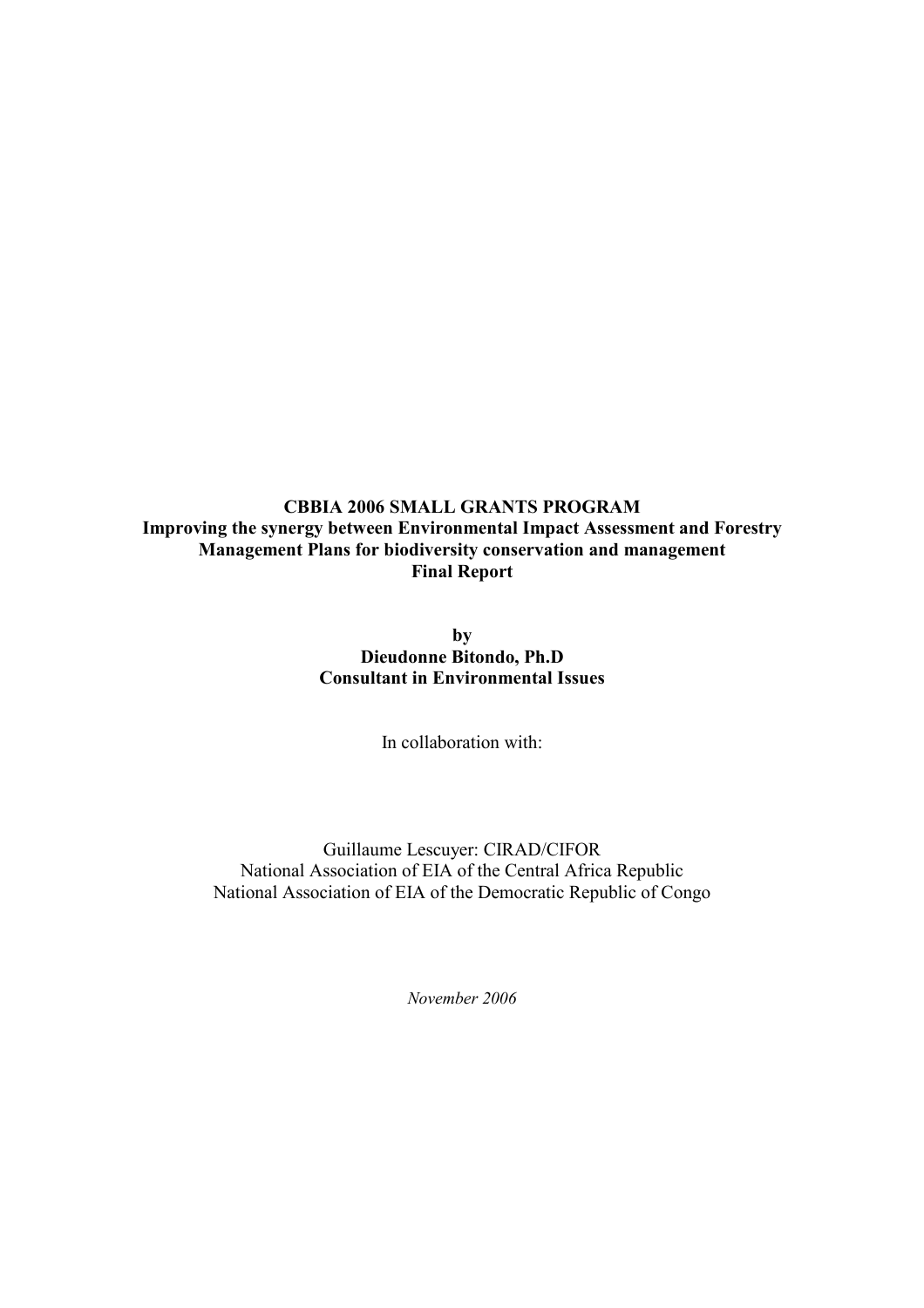# **Table of Contents**

| 2.1. NORMATIVE PROVISIONS RELATING TO THE INTEGRATION OF BIODIVERSITY IN EIA 8    |  |
|-----------------------------------------------------------------------------------|--|
|                                                                                   |  |
|                                                                                   |  |
|                                                                                   |  |
|                                                                                   |  |
| 2.1.5. Articulation of the procedures to the system of projects authorization  12 |  |
|                                                                                   |  |
| 2.2. ORGANISATIONAL PROVISIONS RELATING TO THE INTEGRATION OF BIODIVERSITY IN FMP |  |
|                                                                                   |  |
|                                                                                   |  |
|                                                                                   |  |
|                                                                                   |  |
|                                                                                   |  |
|                                                                                   |  |
| 3. A CONCEPTUAL FRAMEWORK FOR A SYNERGIC INTEGRATION OF                           |  |
|                                                                                   |  |
| 3.1. CONSTRAINTS AND OPPORTUNITIES RELATING TO THE SYNERGISTIC INTEGRATION OF     |  |
|                                                                                   |  |
|                                                                                   |  |
|                                                                                   |  |
|                                                                                   |  |
|                                                                                   |  |
|                                                                                   |  |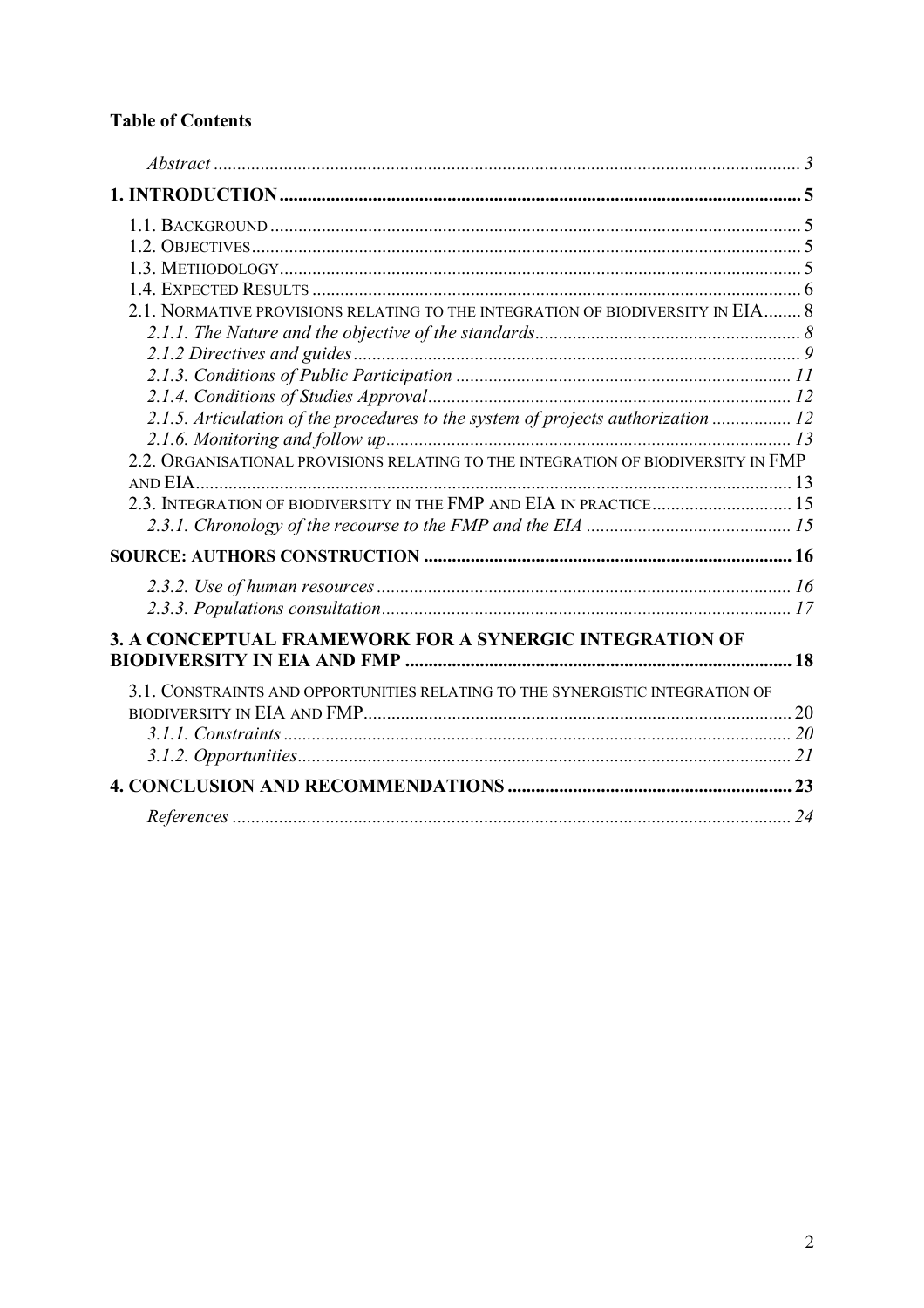# Abstract

 $\overline{a}$ 

The main goal of this study was to contribute to the sustainable management of forest biodiversity through its synergistic integration in Environmental Impact Assessment  $(EIA)^1$ and Forestry Management Plans (FMP) of Forestry Management Units (FMU). The interest of the study, which builds very much on a pilot analysis conducted in Cameroon, is to propose an approach of EIA and FMP which optimises the complementarities existing between these two tools as regards sustainable management of biodiversity. These tools although convergent with the same objective of sustainable management of the forests and its biodiversity are conducted in a nearly independent way, without drawing advantage from possible synergies between them.

The following elements constitute the points of anchoring of the proposal presented:

- The two tools contribute to the sustainable management of the forest including the biodiversity which it conceals;
- The two tools are financially supported by the promoters who showed their interest in setting synergy between the approaches which is likely to involve a lightening of the costs and procedures;
- The populations express their impatience vis-a-vis the multiple consultations which encroach on their activities and do not result in concrete actions. The evocation of biodiversity related stakes during these multiple talks ends up aggravating and giving the impression that the latter is more important than their search of survival;
- Biodiversity is taken into account during the development of the terms of reference of EIA and FMP so as to make sure that the determining elements not taken into account in the FMP are integrated during EIA;
- The description of the biophysical and human environment is carried out in a concerted way between the teams in charge of the development of FMP and EIA on the basis of protocol fixing the data necessary to boot tools while holding account of the determining elements for biodiversity;
- The choice of the management alternative suggested rests on an analysis of various management alternatives carried out jointly by the two study teams while holding account of the determining criteria for biodiversity;
- The environmental management plan holds account of the criteria and indicators of sustainable management of biodiversity and applies to the five years management plan and the plan of annual operations;

 $1$  The present study does not reconsider the good practices as regards taking into consideration of biodiversity in EIA which were already published by IAIA. Rather, it considers the consistency of EIA and FMP for the sustainable management of forest biodiversity.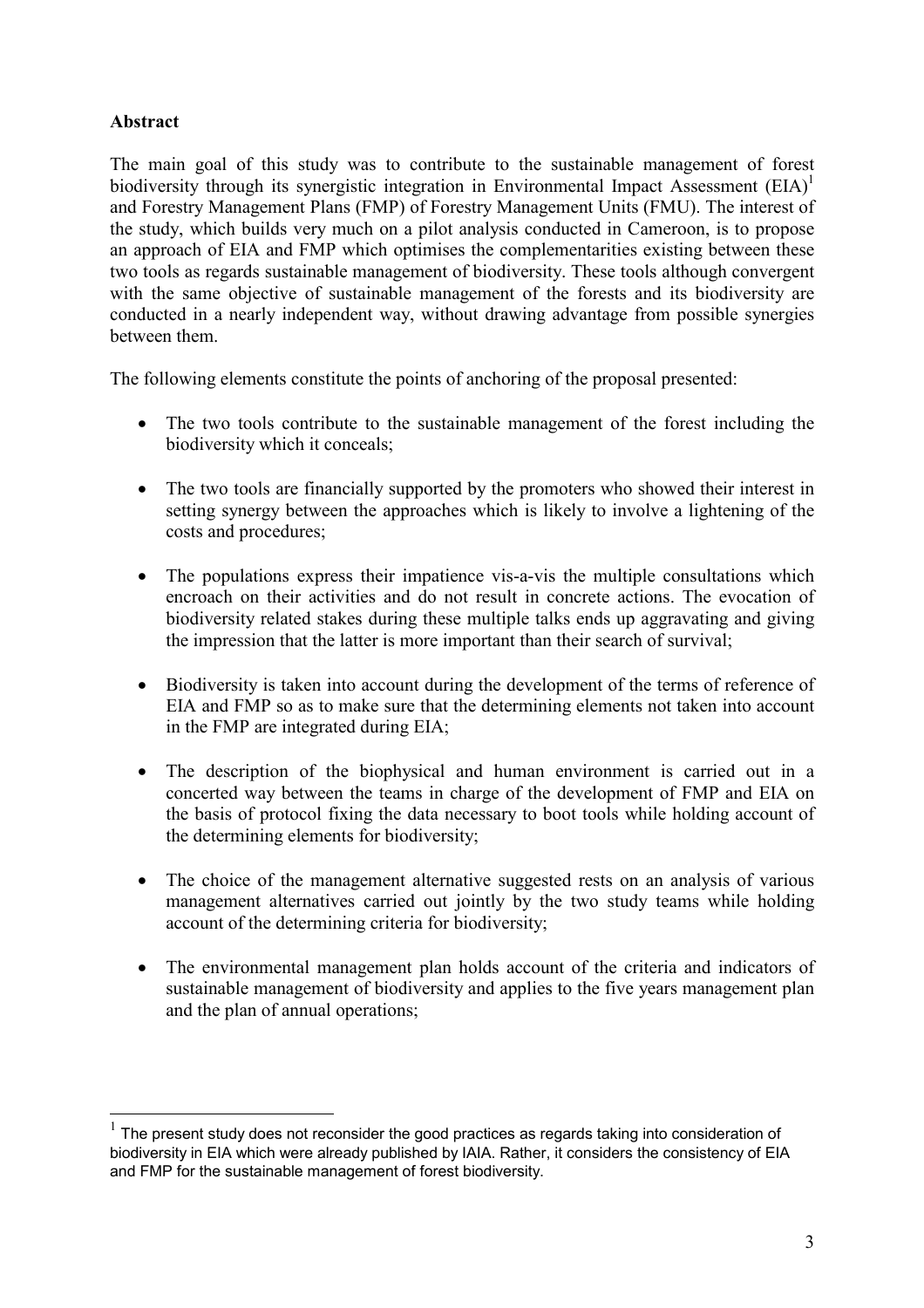• The monitoring and follow-up plan worked out within the framework of the EIA integrates the process of revision of FMP while taking into account the elements of biodiversity.

An analysis of the coherence of the integration of biodiversity by EIA and FMP from the normative, organisational and practical standpoint confirms the existence of complementarities which justify the relevance of such a proposal. Constraints and opportunities related to the implementation of the proposal were identified. One of the areas where this proposal could be implemented is the concerted development of the sectoral directives for EIA of FMP of FMU in central Africa. This approach will be appropriate with the efforts of harmonizing the environmental and forest policies in progress in the Congo Basin. However, given that this study builds very much on the analysis in one country, it would be necessary to take into consideration the fact that certain constraints and opportunities will be specific to given contexts. In this light, each country will require specific adjustments that reflect its social, economic, political and cultural situation.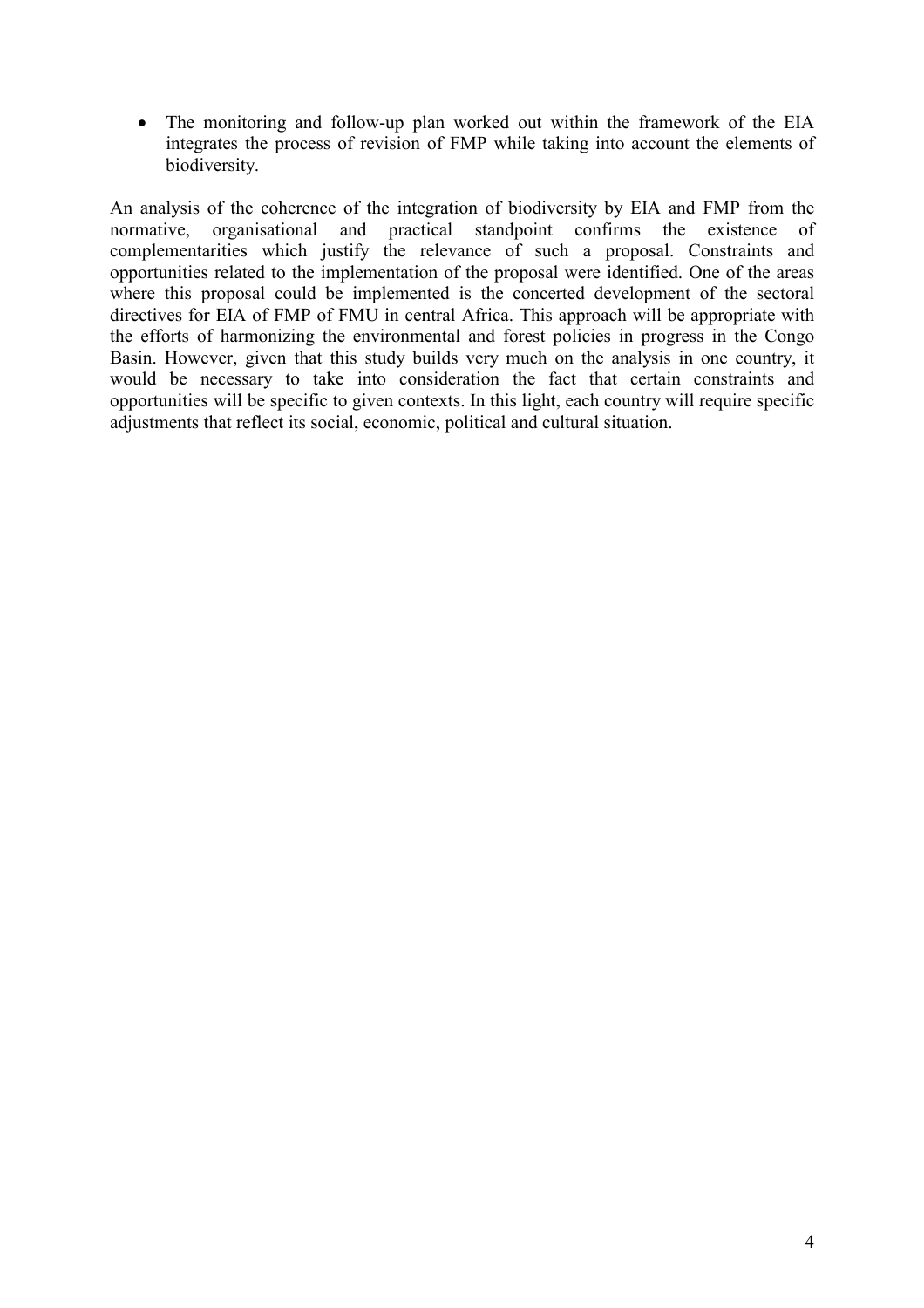# 1. INTRODUCTION

# 1.1. Background

Following the Rio Summit in 1992, many countries revised their environmental and forestry regulations to include prescriptions for the sustainable management of the environment in general, and forest resources and biodiversity, in particular. Such prescriptions include among others Forestry Management Plans and Environmental Impact Assessment of forestry projects. In Cameroon for example, the practice, reveals that these tools although convergent with the same objective of sustainable management of the forests and its biodiversity are conducted independently way, without taking advantage of possible synergies between them. In this light, it is necessary to examine the axis of coherence that exist between those tools so as to make better use of their complementarities and synergies in the sustainable management of forest biodiversity.

This study was conducted as part of a more global thinking with the aim of making better use of integrated assessment as a tool to assist in integrating environmental, social and economic considerations into national and regional forestry policies in the Central Africa region. It builds very much on the results of the pilot phase of the study that was conducted in Cameroon with sponsorship from the FAO Forestry Department.

### 1.2. Objectives

The general objective of the project was to contribute to the sustainable management of forest biodiversity through a proper, complementary and synergic use of EIA and  $FMP<sup>2</sup>$ . More specifically the project aim was to:

- Analyse the state of the integration of biodiversity in Forestry management plans and EIA of forestry operation in a number of Central and West African countries from the point of view of the legal and institutional framework, the organisational framework and the practice;
- Make a SWOT analyses of the complementary and synergetic use of EIA and forestry management plans for the better management of biodiversity from the point of view of the legal and institutional framework, the organisational framework and the practice;
- Propose a conceptual and methodological framework for a complementary and synergic use of EIA and Forestry management Plans for a sustainable management of forest biodiversity.

### 1.3. Methodology

 $\overline{a}$ 

The project was conducted in such a way as to contribute to capacity building of national stakeholders in the gathering and analysis of data relative to the integration of biodiversity in EIA and forestry management plans. Therefore, country teams from national associations or

 $^{2}$  EIA: Environmental Impact Assessment; FMP: Forest Management Plan; FMU: Forest Management Unit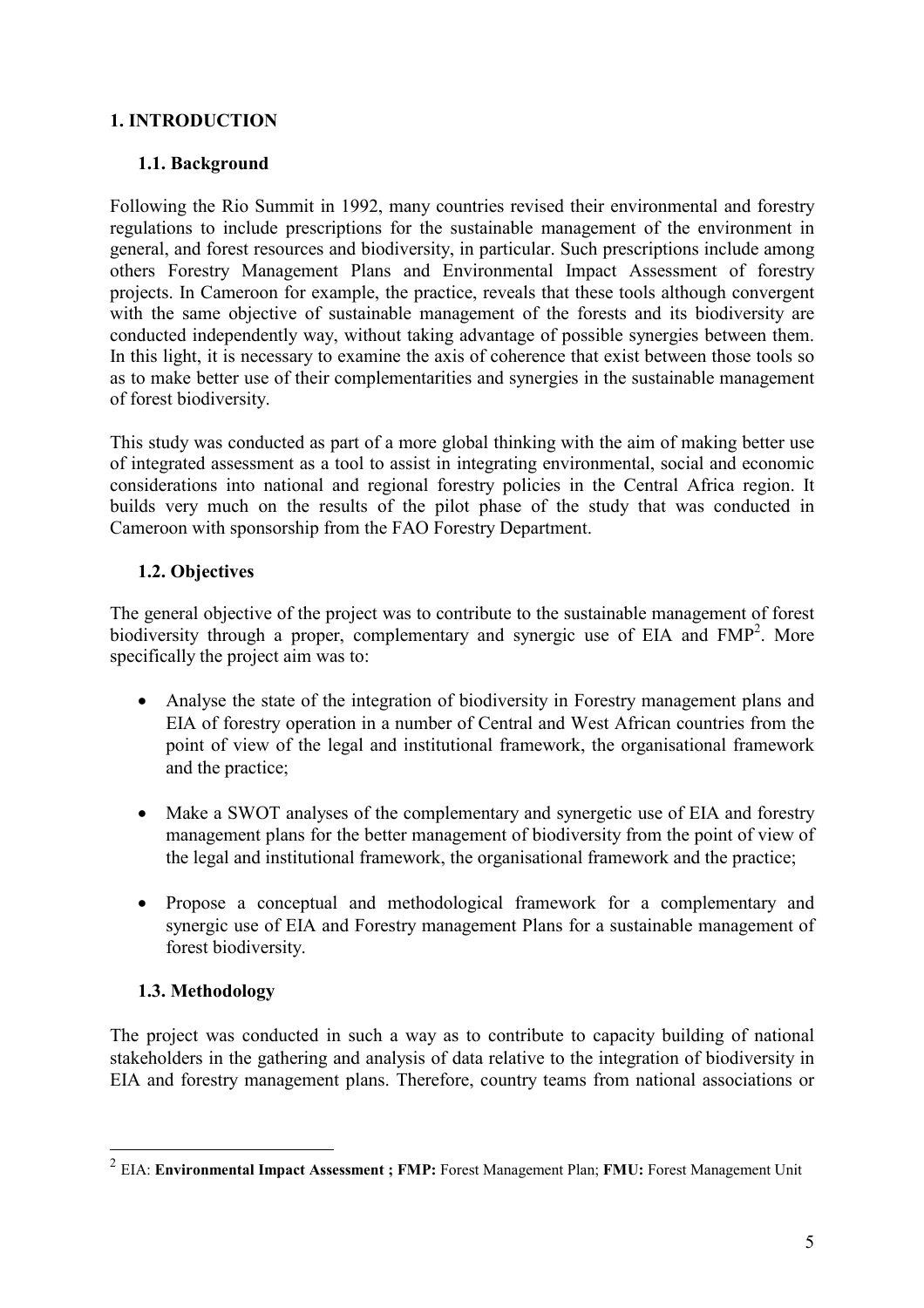alike groupings from three countries<sup>3</sup>, namely Cameroon, Central Africa Republic and Democratic Republic of Congo participated in the gathering and analysis of data collected under the coordination and guidance of the Executive Secretary of the Secretariat for environmental assessment in central Africa SEACA and an EIA Expert from CIRAD.

A framework for the collection of basic information was sent to each country teams. The analysis of reports from various countries served as the basis for the elaboration of a conceptual and methodological framework for a complementary and synergic use of EIA and Forestry management Plans for a sustainable management of forest biodiversity in countries concerned.

The criteria used in the study included :

- The analysis of coherence in reference to sustainable management of biodiversity of the existing legal and regulatory arrangements of both the Forestry management plan and EIA procedures as far as the following aspects are concerned : Nature and Objectives of regulations, directives and guides, conditions of public participation, Conditions for FMP and EIA approval, conditions of decision making, Articulation of the procedures to the project authorization system, compliance, monitoring and follow up;
- The analysis of coherence in reference to sustainable management of biodiversity of the existing organisational arrangements of both FMP and EIA procedures as far as the following aspects in relation to the allocation of responsibilities are concerned : overall management of the procedure, preparation and elaboration of reports, quality assurance or approval of reports, public participation programmes, monitoring and follow up;
- The practical analysis (using FMP and EIA case studies) of the coherence in reference to sustainable management of biodiversity of Forestry management plan and EIA procedure as far as the following aspects are concerned : chronology of the recourse to EIA and FMP; taking into account of biodiversity; use of human resources, , public participation in relation to EIA and FMP;

### 1.4. Expected Results

- The state of the art of the integration of biodiversity in Forestry Management plans and EIA of forestry operations in countries concerned ;
- The strength, weakness, opportunities and threats for the complementary and synergetic use of Forestry Management plans and EIA for the sustainable management of forest biodiversity in countries concerned are identified;

 $\overline{\phantom{a}}$ <sup>3</sup> Unlike FMP, EIA of forestry operations is not widely regulated in Central Africa. Of the three countries covered, Cameroon is the only one where the two tools are prescribed by law, where as forest management was prescribed by forest regulations in all of them. FMP regulations in those country where quite similar to those in Cameroon. An environmental Audit of FMUs was done in Central Africa Republic The analysis of that environmental audit also helped to describe the state of the practical integration of biodiversity in FMP and environmental analysis. Therefore the report very much built on the pilot analysis conducted in Cameroon.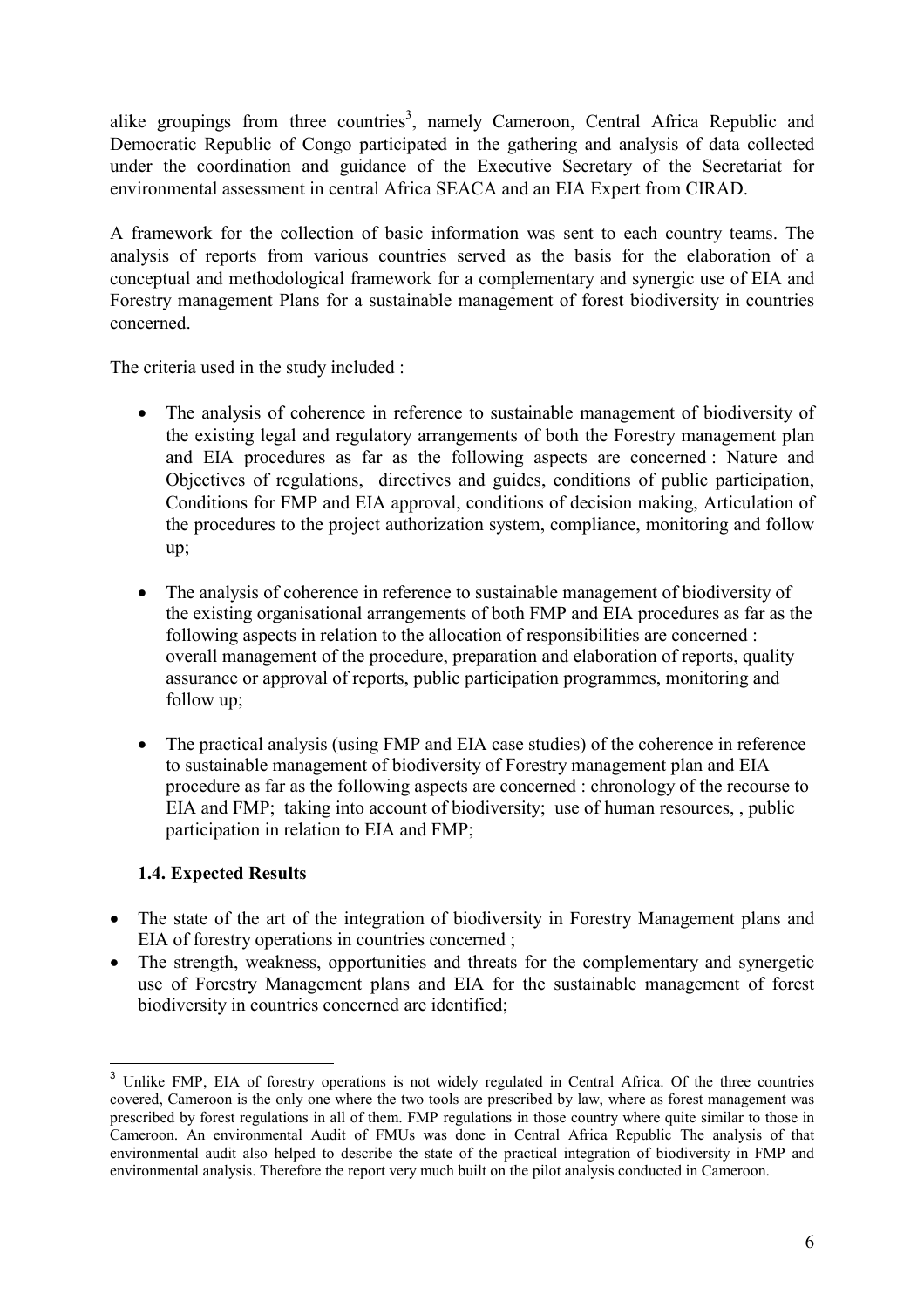• A conceptual and methodological framework for a complementary and synergic use of EIA and Forestry management Plans for a sustainable management of forest biodiversity in countries is proposed.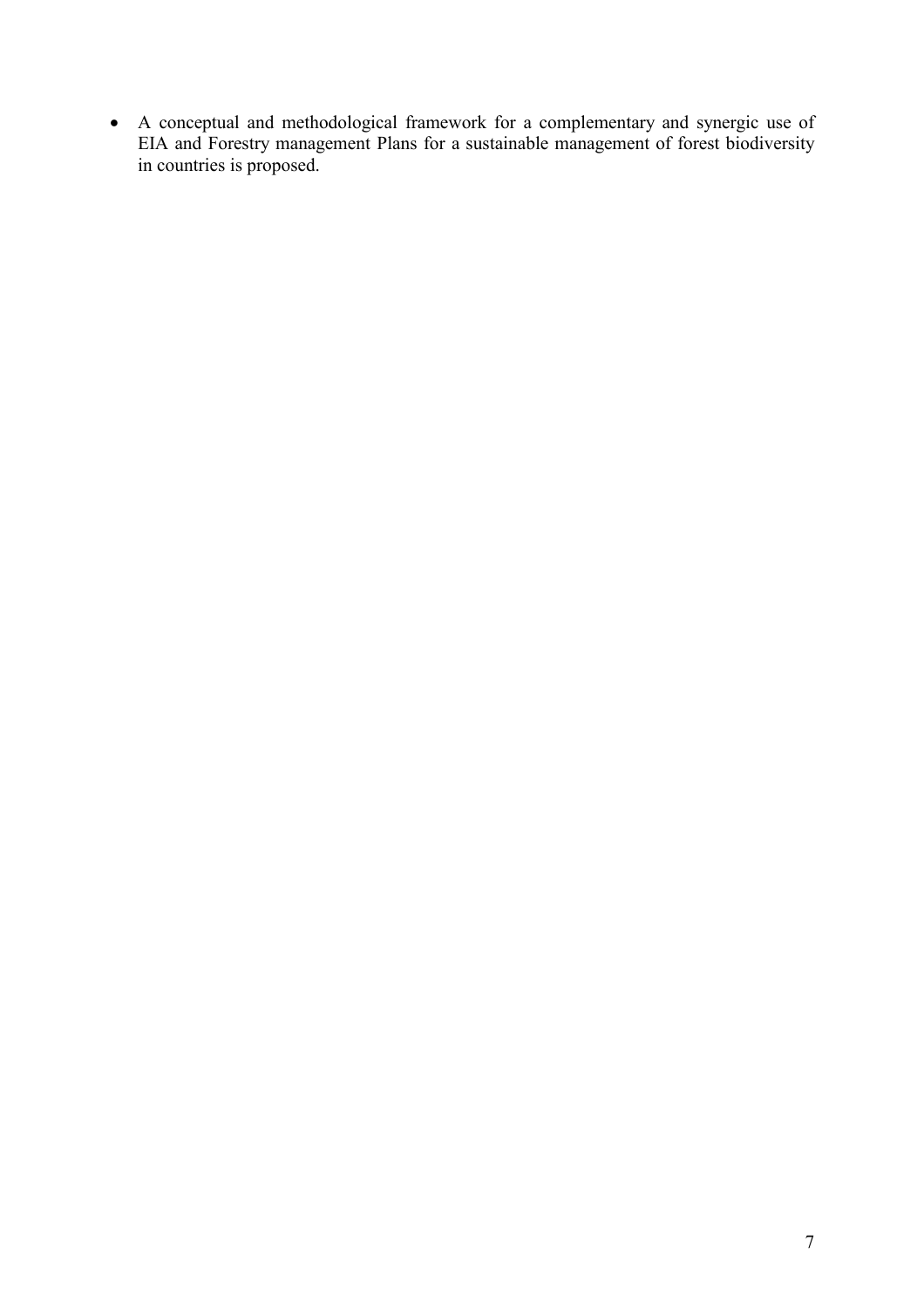# 2. STATE OF THE ART OF THE INTEGRATION OF BIODIVERSITY IN FMP AND **EIA**

### 2.1. Normative provisions relating to the integration of biodiversity in EIA

The normative provisions pose the bases of application of EIA and FMP from the legal and regulatory point of view. For a better reading of the place reserved for biodiversity in these provisions, we approach them through the analysis of certain criteria of which the nature and the objective of the standards, directives and guides, the methods of the public participation, the methods of approval of the studies, methods of monitoring and follow-up.

### 2.1.1. The Nature and the objective of the standards

Forest management and the plan which materializes it are prescribed by the forest law of 1994 and its enabling instruments. According to the latter, FMP applies by definition to the management of the forests from the permanent forest domain made up of the national forests and the communal forests. The management of a forest from the permanent forest domain is defined as being the setting up, on the basis of objective and a plan laid down as a preliminary, a certain number of activities and investments, for the sustainable production of forest products and services, without attacking the intrinsic value, nor compromising the future productivity of the aforementioned forest, and without causing adverse effects on the physical and social environment.

The EIA as a tool for the sustainable management of the forest is devoted by the forest and environmental legislation (Republic of Cameroon, 1994, 1995, 1996). The forest law prescribes an EIA for any project of development likely to involve disturbances in forest or watery medium. More generally, the environmental law of 1996 relating to the management of the environment prescribes an ÉIE for any project which can negatively affect the environment. These two texts define the double range of EIA as regards management of the Cameroonian forest:

- EIA aims at estimating the impacts of the non forest projects on the forest. It is the case of the clearing of a national forest or any project (in particular industrial or agropastoral) that can affect the balance of the forest ecosystem. In particular, in preoccupations with a safeguarding of biodiversity, the regulation relating to the management of fauna stipulates that any project that can affect the objective of conservation of a protected area must be submitted to EIA;
- EIA also aims at estimating the environmental impacts of FMP, since certain related operations can have consequences not desired on the environment. It is for example the case for the creation of road infrastructures which can indirectly involve an increased pressure on the natural resources. In particular, decree 0/222/A/MINEF fixing the procedures of development, approval, follow-up and control of the FMP of production forest of the permanent forest domain states that any proponent will join to the FMP, if necessary, results and recommendations of the EIA conditioning the construction or the use of infrastructures in edge of the protected surfaces. The decree n° 0069/MINEP of 08 March 2005 fixing the various categories of operations whose realization is subjected to an EIA goes further and submits management plans of protected areas and that of all forest management units (FMU), and no more only those interfering with the protected areas to EIA.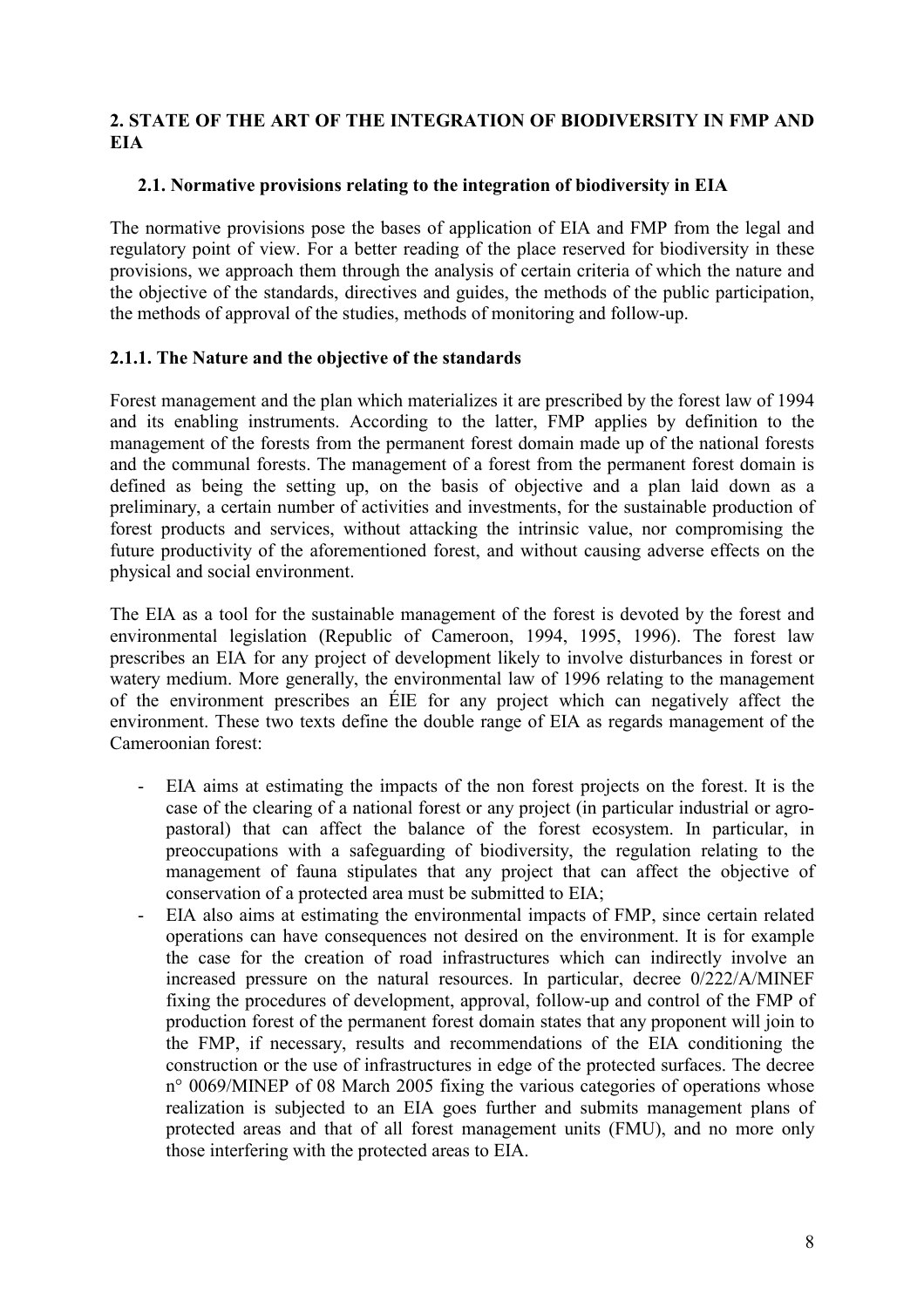#### Interest for biodiversity

This double range of EIA gives the possibility of better taking into account biodiversity in forest management operations. Historically, one of the first EIA of FMP in Cameroon, was that of the UFA 09024 interfering with the Campo Ma'an National park. The commission of this study was a recognition of specificity of the problems related to the management of FMU interfering with protected areas because of the possible interaction between the activities of production and the objectives of conservation. This interaction cannot be fully take into account by the only FMP. The considerations relating to biodiversity were in the center of the commission of the EIA.

Indeed, the Campo-Ma'an National Park profited from the contributions of several international partners within the framework of the Project of Conservation and Management of Biodiversity in Cameroon (PCGBC). Moreover, this park had been retained like one of the zones having to benefit from a program of environmental improvement in order to compensate for the residual impacts on biodiversity and the value of the natural habitat caused by the construction and the exploitation of the pipeline between Chad and Cameroon.

### 2.1.2 Directives and guides

The environmental law gives some general indications relating to the conduction of EIA in particular with regard to its obligatory contents. Article  $6(2)$  of the enabling decree of this law indicates that the minister responsible for the environment should define, after the approval of the of the Inter Ministerial Committee of the Environment, sector guidelines to be used for the drafting of terms of references of EIA These guidelines are not yet available. However, the enabling decree and the order fixing the projects whose realization is subjected to a EIA specify the contents of an EIA which includes:

- 1. The summary of the study in simple language, French and English;
- 2. The description and analysis of the initial state of the site and its physical, biological, socio-economic and human environment;
- 3. The description and analysis of all the natural and socio cultural elements and resources that could be affected by the project, as well as the reasons of the choice of the site;
- 4. The description of the project;
- 5. The presentation and analysis of the alternatives;
- 6. Reasons of the choice of the project among the other possible solutions;
- 7. The identification and the evaluation of the possible impacts of the implementation of the project on the natural and human environment, the indication of measures designed to avoid, reduce, eliminate or compensate for the detrimental effects of the project on the environment and the estimate of the corresponding cost;
- 8. The programme of sensitisation and information as well as the signed reports of the consultation meetings held with the populations, nongovernmental organizations, trade unions, leaders of opinions and organized groups, concerned with the project;
- 9. The environmental management plan including the compliance mechanisms and its environmental follow-up and, if necessary, the compensation plan;
- 10. The Terms of reference of the study.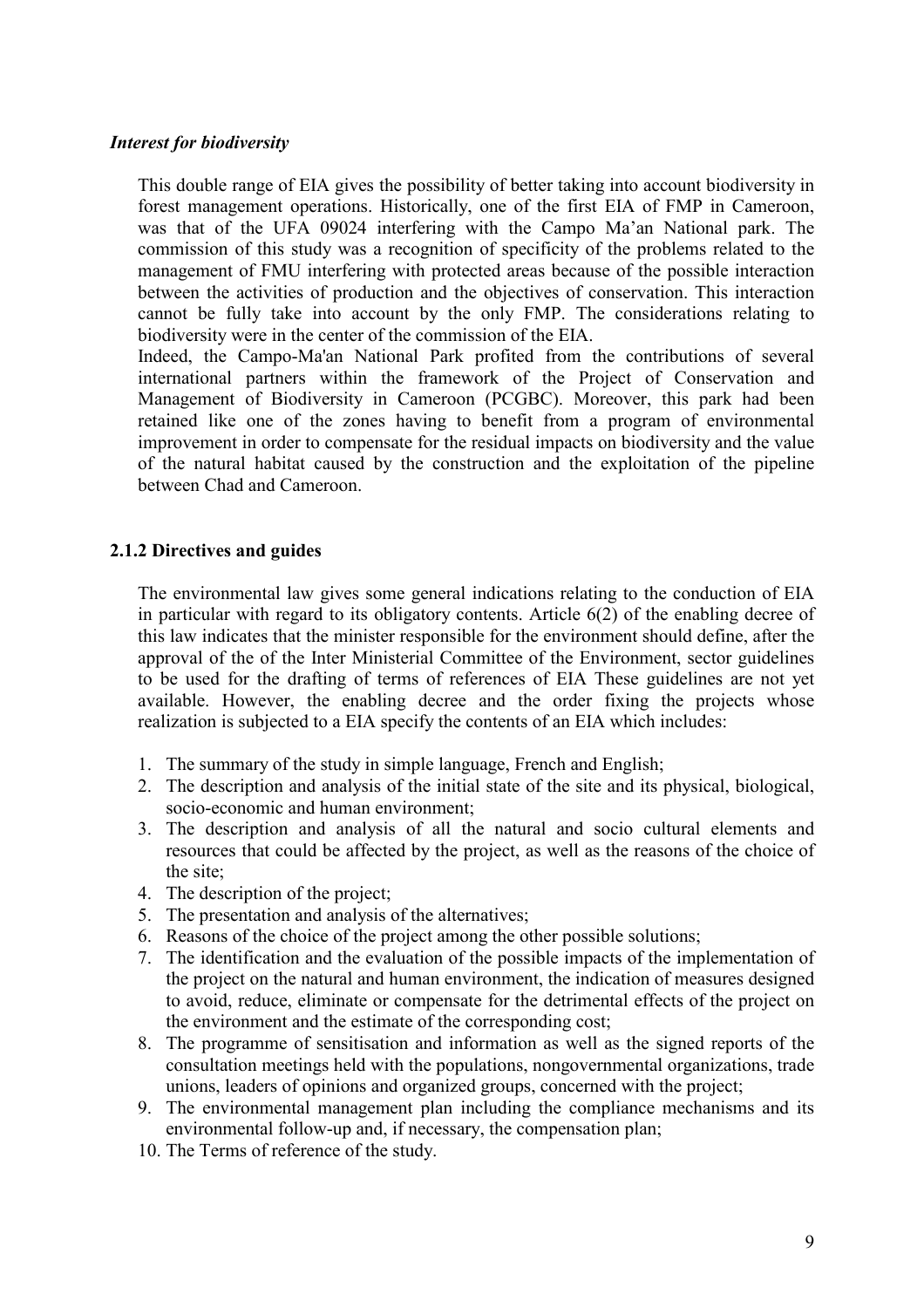The forest law gives the operations that constitute forest management. Those are inventories, aforestation, natural or artificial regeneration, sustainable forest exploitation and infrastructures development. But it is the order 0222/A/MINEF which specifies the directives on the matter. It presents the procedures and the groundwork to which must conform the development of the management plans. The procedures considers delimitation methods, description of the forests, its cartography, forest management inventory, land allocation and the rights of users, calculation of the forest possibility, the determination of various plots, forestry operations, activities of research, and environmental protection, a five year management plan, an annual plan of operation. These procedures are based on various standards of intervention including standards of inventory, standards of forest cartography and the general standards of intervention in forest medium adopted by the Ministry of forestry.

The groundwork of development of FMP is declined in 6 main sections relating to the following points:

- The biophysical characteristics of the forest which amongst other things gives administrative information and the ecological factors of the forest;
- The socio-economic environment which gives the demographic characteristics, the activities of the population including the impact of these activities on the population-forest problematic of the area, the industrial and commercial activities as well as an analysis of the relations and impacts of these activities on the FMU, the roads and other services infrastructures including the analysis of their access to the populations and their relation to priorities of development;
- The state of the forest which gives the history of the forest that is its origin and the former modes of exploitation if ever, the summary of the results of the management inventory which corresponds to an output of the software TIAMA, the productivity of the forest which refers to the rate fixed by the administration or resulting from recognized research;
- The suggested management plans which presents the broad objectives of the management assigned to the forest, the allocation of land and rights of users, the management of the series of production which specifies in particular the forest possibility and makes a synthesis of the evolution of the forest considering the exploitation envisaged, the five years management blocks and the an annual exploitation plots, special forestry regimes, the programme of forestry interventions with analysis of the awaited effects of the treatments suggested, the programme of environmental protection which will treat measures taken to limit the environmental impact, other management operations inter alia harmonizing the activities of the population with the objectives of the FMP, activities of research to fill the gaps observed in the base line data and which are necessary for the conduction of the management;
- The duration and revision of the plan which will establish according to selected rotation the schedule of work of revision;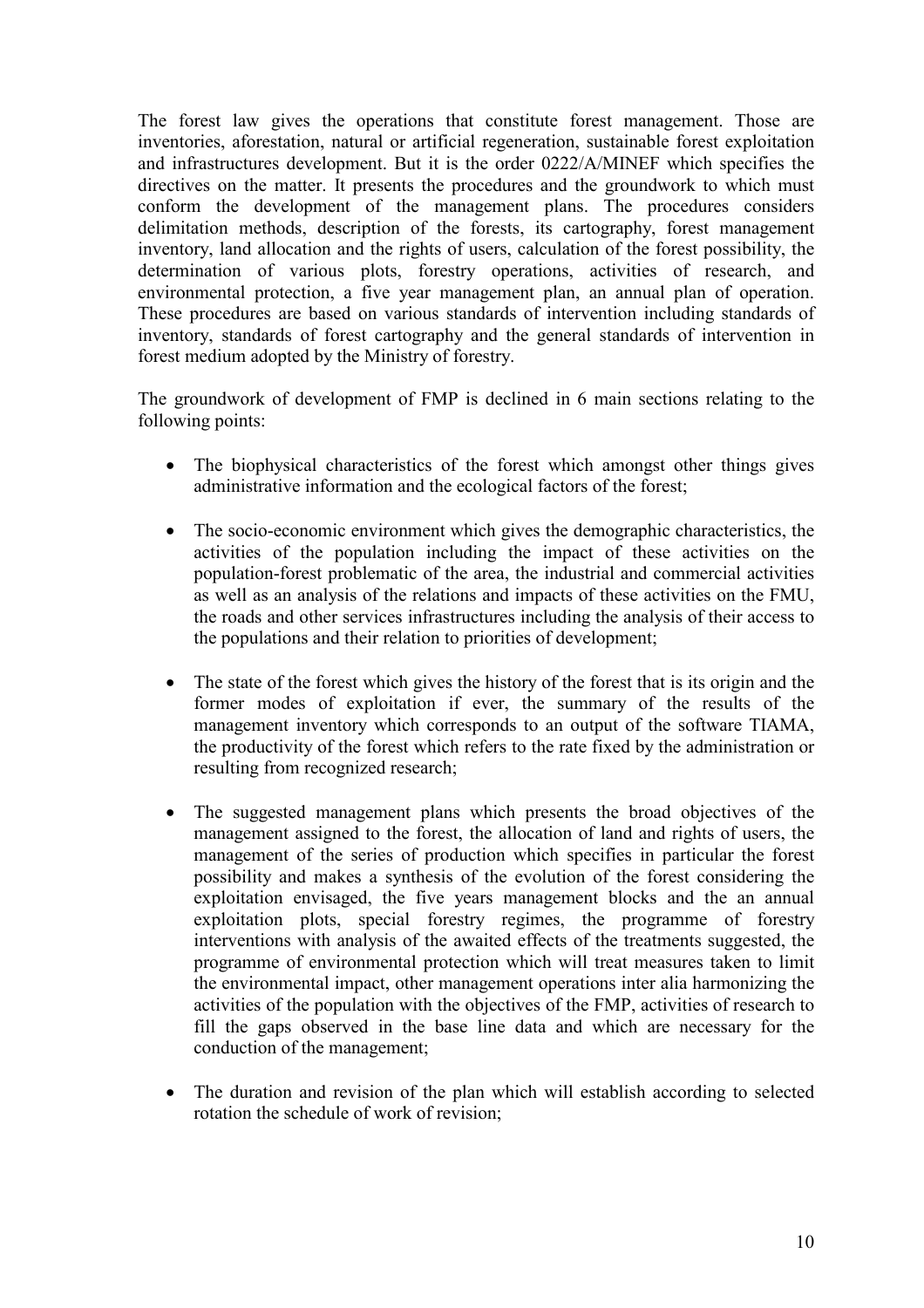• The five years management plan and the annual plan of operation which presents the plan of management for the first 5 years period of the first five year management block and the annual request of exploitation for the first year.

### Interest for Biodiversity.

The FMP and the EIA through investigations on the biophysical characteristics and the ecological factors of the forest give the possibility of having information on biodiversity. The concerns relative to biodiversity are taken into account in the FMP specially by the integration of the preoccupations with a replenishment of the resource and in the within the context environmental protection. The later requires of the proponent to indicate in the FMP how the obligations relating to environmental protection will be satisfied and what will be the special measures which will be put in place as regards protection of fauna in addition to the those included in the general standards of intervention in forest medium whose object is to minimize environmental impact. Some obligatory measures as regards the protection of fauna are enacted: Adoption of an internal regulation on hunting, transport, marketing or the consumption of bush meat; the construction of stations and barriers of control and the closing of the roads of exploitation after the exploitation; the availability of the alternative protein sources to employees at affordable prices. The delimitation of conservation plots within the FMU also appear in the row of provisions of taking into account of biodiversity.

Although national directives for elaboration of EIA of FMP are still lacking, the analysis of the cases studied reveals that the protection of biodiversity occupies a good place in these cases. The questions raised relate not only to floristic but also to faunal biodiversity. Thus, compatibility between management parameters and the risk on the replenishment of the resource, the impact of the more or less large opening of the canopy on the distribution of the species and the consequences of the opening of the industrial wood exploitations facilities on the fauna are very often largely approached.

It appears clearly that those two sustainable forest management tools are complementary from the point of view of the taking into account of biodiversity. The FMP concentrates on the parameters and the impacts directly connected to forest management where as the EIA goes to beyond that to integrate more global aspects of conservation and sustainable management of biodiversity.

### 2.1.3. Conditions of Public Participation

The principle of public participation in forest management is recognized in the environmental and forest laws of Cameroon. The regulation on forest specifies that the administration responsible for forest management consults and associates the bordering populations concerned and trade associations of the forest sector. The classification of a forest in the permanent forest domain holds account of the opinion of the commission in charge of the examination of possible remarks or complaints emitted by the populations or any interested person. The procedure of elaboration of FMP also includes socio-economic studies and dialogues with the populations for the purpose of taking into account their concerns in the choice of the management options. The relationship with the populations is therefore recognized like a crucial element to ensure the success of the management plan. On the other hand, the environmental law prescribes consultation with all the actors of environmental management to encourage the participation of the populations in the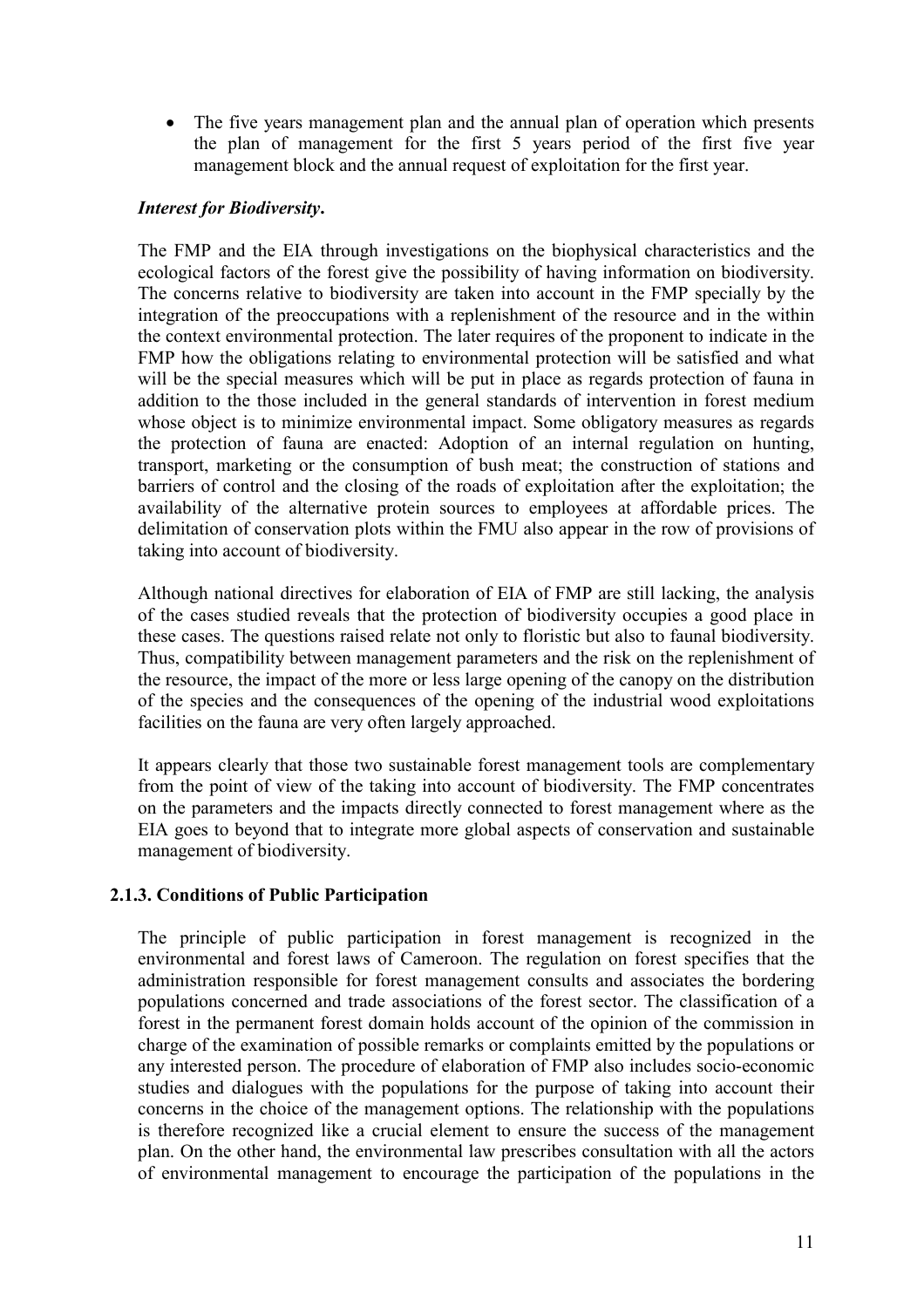management of the environment. Within the framework of the EIA this participation is ensured by consultations and public audiences which are used to collect the opinions of the populations on the project. In theory the opinion on the approval of the project must hold account of the evaluation report of the audiences.

#### Interest for Biodiversity

Adoption of a participatory approach is recommended in sustainable management of biodiversity. It is recommended to. Consult widely to ensure that all stakeholders cuts been consulted and that important biodiversity been worth are taken into account. Valuation of biodiversity edge only Be done in negotiation with the different groups gold individuals in society (stakeholders) who cuts year interest in biodiversity. Use traditional and indigenous knowledge wherever appropriate. Work carefully with indigenous communities to ensure that knowledge of biodiversity is not inappropriately exploited. The fact that both the FMP year public the EIA make provision for participation is therefore year opportunity that should Be better optimised for the benefit of biodiversity conservation and enhancement.

### 2.1.4. Conditions of Studies Approval

The environmental law dictates the broad outline of the conditions of approval of EIA. The report of the study must be in conformity with the terms of references. It must be approved by the inter ministerial Committee of the environment. In the same way the approval of the FMP is subjected to a Committee of EMP approval.

#### Interest for Biodiversity

The composition of the inter ministerial Committee of the environment and the Committee of EMP approval includes representatives of the structures in charge of the safeguard and promotion of biodiversity. This can let suppose that issues relating to it will not be eluded during the approval process of the studies.

#### 2.1.5. Articulation of the procedures to the system of projects authorization

The forest law clearly stipulates that the plan of installation is preliminary to the implementation of any management operation in the forests of the permanent forest domain. In the same vein, the environmental and forest regulations make the approval of EIA a prerequisite for the granting of the authorizations for forest projects subjected to EIA.

#### Interest for biodiversity

Biodiversity is part of the stakes to be considered both at the level of EIA an FMP, The double precondition of the realization of those studies make it possible to optimize the chances of making sure that FMP are indeed respectful of biodiversity.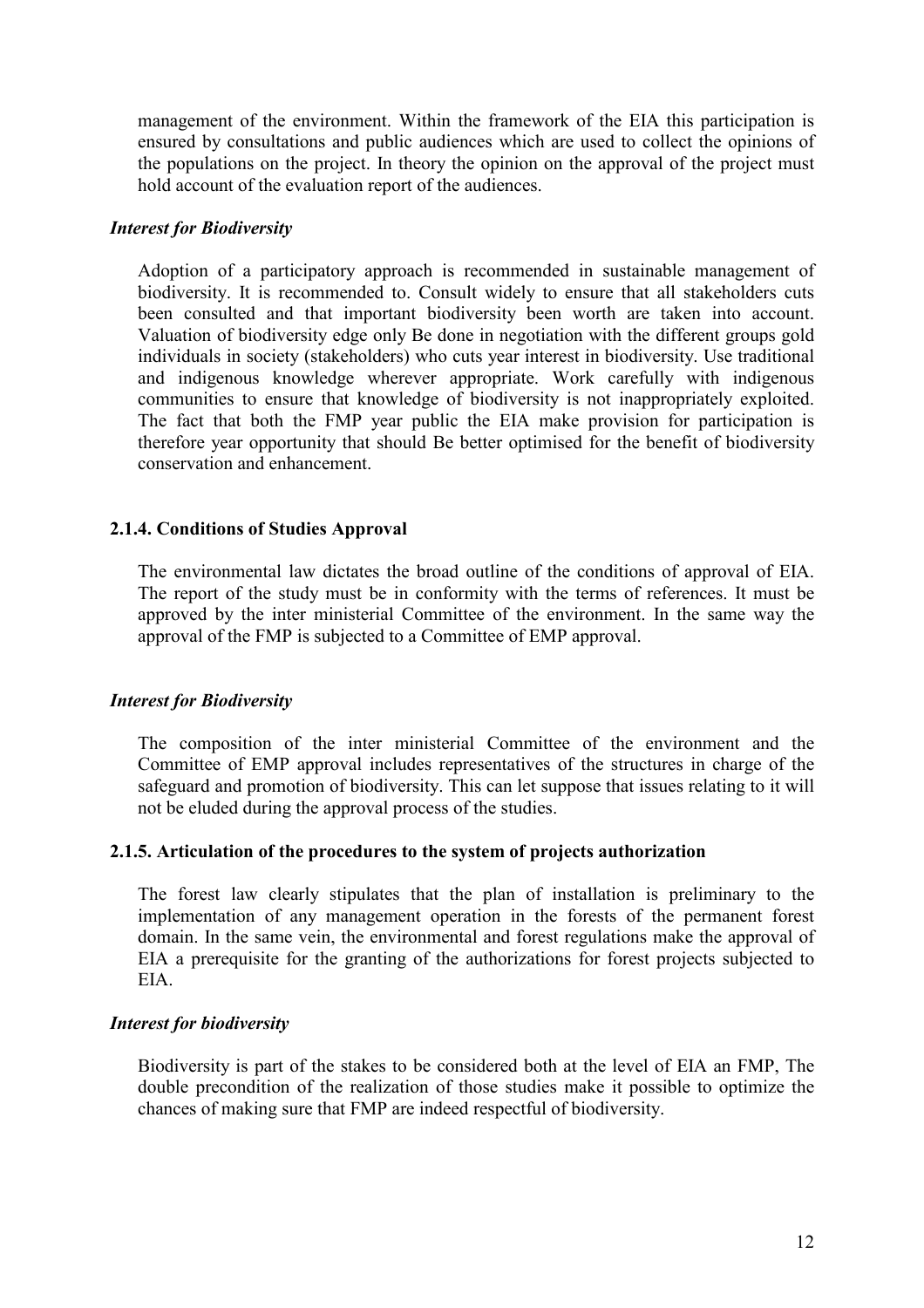### 2.1.6. Monitoring and follow up

For the forest regulation, the follow-up relates to a series of measures which are taken to make sure that forest exploitation will be done according to the methods envisaged by the approved FMP and the annual plan of operations. Chapter 2 of title 3 of the environmental law which is devoted to EIA is dumb on the monitoring and the follow-up. However, one can consider that the follow-up concerns research on the environmental quality or the reports on the general state of the environment which the ministry in charge of the environment most compile each year. The follow-up should make it possible to appreciate the accuracy of the conclusions of the EIA. The enabling decree does not give a definition of follow-up, but it dictates the contents of the technical and administrative monitoring relating to the effective implementation of recommendations of the environmental management plan included in the EIA.

| Criteria                                                                       | <b>FMP</b>                                                                        | <b>EIE</b>                                                                                                                                                                | <b>Interest for biodiversity</b>                                                                                          |
|--------------------------------------------------------------------------------|-----------------------------------------------------------------------------------|---------------------------------------------------------------------------------------------------------------------------------------------------------------------------|---------------------------------------------------------------------------------------------------------------------------|
| Nature and<br>Objectives of                                                    | Forestry law and<br>enabling decrees                                              | Forestry law and enabling decrees                                                                                                                                         | Need to protect biodiversity<br>among objectives of the                                                                   |
| regulations                                                                    |                                                                                   | Environmental law and enabling                                                                                                                                            | regulations                                                                                                               |
|                                                                                | Sustainable<br>management of forest                                               | decrees                                                                                                                                                                   | Complementary integration                                                                                                 |
|                                                                                |                                                                                   | Environmental protection and<br>Protection of forest ecosystems                                                                                                           | of biodiversity in both<br>regulations                                                                                    |
| Directives and<br>guides                                                       | Order 0222/A/MINEF                                                                | Enabling decrees and order<br>Fixing projects submitted to EIA                                                                                                            | Both Guides clearly refer to<br>biodiversity issues                                                                       |
| Conditions of                                                                  | Recognize by the                                                                  | Recognize by the constitution and                                                                                                                                         | There is a possibility to                                                                                                 |
| public participation                                                           | forestry law and<br>application instruments                                       | the forestry law and application<br>instruments Recognize by the<br>environmental law and enabling<br>decree and order relating to EIA                                    | optimize the integration of<br>biodiversity by both<br>consultative platforms                                             |
| Conditions for FMP<br>and EIA approval                                         | Define by order<br>0222/A/MINEF<br>Validation by the FMP<br>approval Committee    | Conformity to terms of reference<br>Validation by the inter ministerial<br>Committee of the environment                                                                   | The approval committees<br>include stakeholders that<br>can check for the proper<br>integration of biodiversity<br>issues |
| Conditions of<br>decision making                                               | Specified by order<br>0222/A/MINEF                                                | specified by the environmental law                                                                                                                                        |                                                                                                                           |
| Articulation of the<br>procedures to the<br>project<br>authorization<br>system | Precondition to the<br>management of forests<br>of the permanent forest<br>domain | Precondition to the implementation<br>of the forest management plan                                                                                                       | This offers the possibility to<br>make sure that biodiversity<br>is well taken care of before<br>project authorization    |
| Conditions of<br>monitoring and<br>follow-up                                   | Specified by order<br>0222/A/MINEF                                                | Follow-up is implicit in article 10<br>of the environmental law Follow<br>up is specified in articles 18, 19<br>and 20 of the enabling decree of<br>the environmental law | monitoring and follow-up<br>should include biodiversity<br>considerations                                                 |

|  | Table 1 State of normative arrangements of the integration of biodiversity in EIA and FMP |  |  |  |  |  |  |
|--|-------------------------------------------------------------------------------------------|--|--|--|--|--|--|
|--|-------------------------------------------------------------------------------------------|--|--|--|--|--|--|

Source: Authors construction

### 2.2. Organisational provisions relating to the integration of biodiversity in FMP and **EIA**

The organisational framework is about the distribution of responsibilities between the actors of FMP and EIA. Table 2 summarizes the general the involvement of main actors of EIA and FMP in Cameroon.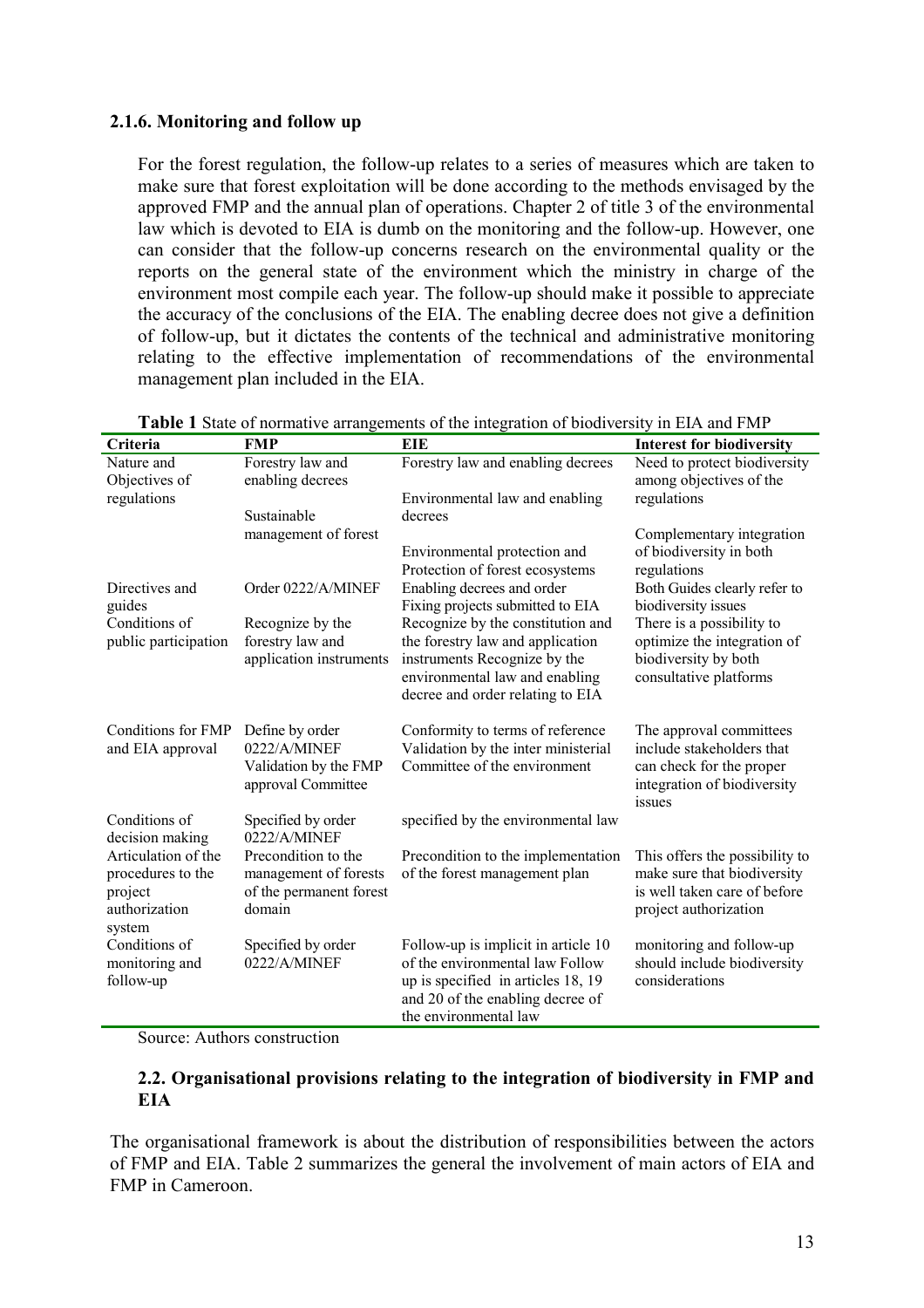The EIA procedure is initiated by the promoter of a project who has to make a request for realization of the EIA study accompanied by a project of terms of references relating to it. After approval of the terms of reference by the administration in charge the environment, the proponent conducts the study with the participation of the public. In particular, the report of EIA must contain the outcome of the discussions with the populations. The Ministry in charge of the environment decides on the admissibility of the study and if necessary makes it public. An ad hoc committee is charged to draw up an evaluation report of the public audiences. The administration in charge of the environment submits to the inter ministerial Committee of the EIA for approval. The minister in charge of the environment takes the final decision about the EIA taking into account the opinion of the inter ministerial Committee of the environment. The administrative and technical monitoring is jointly assured by the qualified administrations and that in charge of the environment.

The Ministry in charge of forests is responsible for the FMP procedure. the latter can subcontract certain management activities to private or Community structures. In the case of the forests allocated to timber production, the promoter must work out the FMP during the three years of the provisional convention. The development of the FMP requires that the decree of classification fixing the final limits of the concession is signed by the Prime Ministry on the initiative of the Minister in charge of the forests. The FMP approval committee is responsible to analyse and deliver an opinion on the projects of FMP subjected to the approval of the Minister in charge of the forests. The monitoring and follow-up of the implementation of the plans of installation are ensured by the administration in charge of the forests through the Central Control Unit of forest activities and repression(CCU) which has been profiting from the assistance of an independent observer since 2004. The promoter is responsible to ensure the good information and the implication of the public in connection with his management plan.

| Criteria                                         | Responsibilities                                                 | Interest for biodiversity                                                                                  |                                                                                                              |
|--------------------------------------------------|------------------------------------------------------------------|------------------------------------------------------------------------------------------------------------|--------------------------------------------------------------------------------------------------------------|
|                                                  | <b>Forestry Plans</b>                                            | EIA                                                                                                        |                                                                                                              |
| Management of<br>the procedure                   | Ministry of Forestry<br>and Wildlife                             | Ministry of the environment and<br>nature protection                                                       | Involvement of the two<br>main ministries in charge<br>of biodiversity                                       |
| Preparation and<br>elaboration of the<br>studies | Proponent                                                        | Proponent                                                                                                  | Make it possible to<br>better coordinate the<br>results and the strategies<br>with regard to<br>biodiversty  |
| Quality control                                  | Ministry of Forestry<br>and Wildlife / FMP<br>approval committee | Ministry of the environment<br>and nature protection/Inter<br>ministerial committee for the<br>environment | Involvement of the two<br>main ministries in charge<br>of biodiversity                                       |
| Monitoring and<br>follow up                      | Ministry,<br>independent<br>observer                             | Ministry/Minfof                                                                                            |                                                                                                              |
| Public<br>information and<br>participation       | Proponent                                                        | Proponent and the Ministry                                                                                 | Make it possible to<br>better coordinate public<br>participation strategies<br>with regard to<br>biodiversty |

Table 2: State of organisational arrangements of the integration of EIA and FMP

Source: Authors construction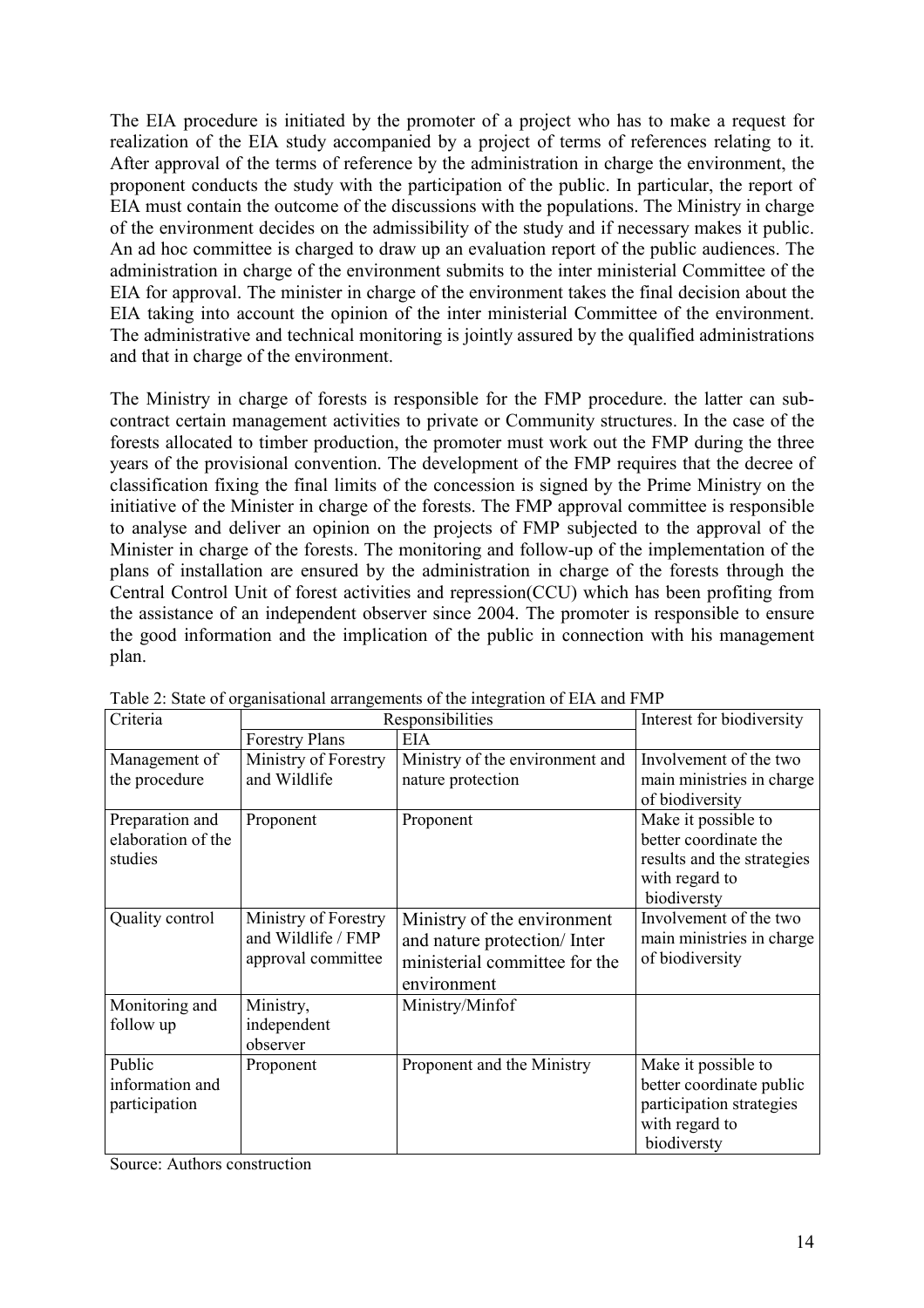### Interest for biodiversity

As can be noticed in the synthesis presented by table , the instititutionnal arrangements related to EIA and FMP are such that there are many aspects that enable proper integration of biodiversity including the following:

- The Involvement of the two main ministries in charge of biodiversity;
- The fact that the promoter is responsible for the preparation and elaboration of the studies makes it possible to better coordinate the results and the strategies with regard to biodiversity;
- The involvement of the main ministries in charge of biodiversity in both reports approval and monitoring and follow up;
- The provision of public partici<sup> $\sim$ </sup> pation in both cases.

### 2.3. Integration of biodiversity in the FMP and EIA in practice

According to Rivain and Eba'a (2002) the institutionalisation of FMP went through a phase of difficulties in the communication on the objectives and the interest of the tool and on the mastery of the techniques, as far as stakeholders are concerned. The majority of promoters only consider it as a constraint. An inversion of the tendency is observable with time and there is a drop of the proportion of those who consider it only as a legal obligation. In May 2004, out of 72 allotted FMU, 39 FMP had been subjected for approval to the forest administration.

It is important to make a distinction between the EIA prescribed for non forest interventions but which because of their localization or of the consequences of their implementation can affect the forest environment and the EIA prescribed for FMP. At the level of the FMU, one could announce the EIA of the project of installation of the FMU 09024 Campo Ma' an and of all those which followed the signature of order 0/222/A/MINEF. Until 2005, EIA especially related to FMU close to protected areas. Eight of them were available at the level of the inter ministerial Committee of the environment. The implementation of the recent enabling instruments of the environmental law as far as EIA is concerned should see the number of EIA of FMU knowing an increase.

The table gives the practical situation relating to the integration of biodiversity in the FMP and EIA from the point of view of the chronology of the recourse to these tools, of the use of human resources and data and of public participation.

#### 2.3.1. Chronology of the recourse to the FMP and the EIA

As indicated earlier in this report, the signature of a provisional convention gives the promoter three years to work out a FMP and to carry out all studies preliminary to the exploitation of which if necessary the EIA. During this period, He has the right to exploit an plot yearly. In practice therefore, many promoters start exploiting without working out their FMP. The signature of order 0222/A/MINEF made the presentation of an EIA a condition for the renewal of the annual authorizations of cut for the FMU close to the protected areas. This explains why many EIA were carried out even before the FMP. In this respect, it is important to note that the EIA of FMU 09021 and 11002, were carried out in parallel to the development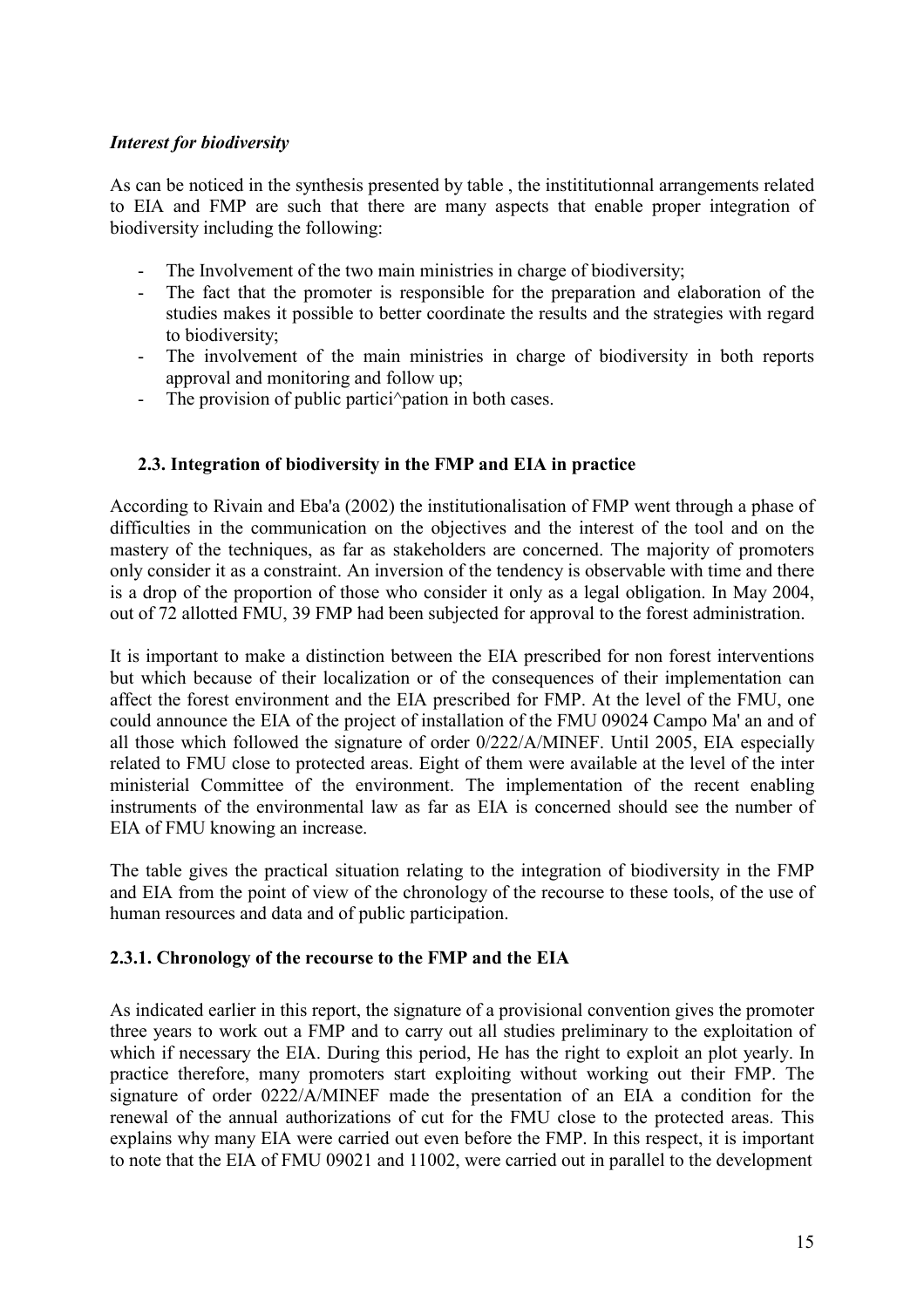| Cases                                             | Promoter                            | chronology of the<br>recourse to EIA and account of<br><b>FMP</b>               | Taking into<br>biodiversity                     | Use of human<br>resources in<br>connection<br>with EIA and<br><b>FMP</b> | Populations<br>consulted in<br>relation to EIA<br>and FMP |
|---------------------------------------------------|-------------------------------------|---------------------------------------------------------------------------------|-------------------------------------------------|--------------------------------------------------------------------------|-----------------------------------------------------------|
| FMU 09024                                         | <b>HFC</b>                          | EIA Preliminary to<br>the FMP                                                   | Good taking<br>into account in<br>the two tools | Distinct teams                                                           | Nonapplicable                                             |
| FMU 10015                                         | <b>CIBC</b>                         | EIA Preliminary to<br>the FMP                                                   | Good taking<br>into account in<br>the two tools | Distinct teams                                                           | Nonapplicable                                             |
| <b>FMU 10007</b><br>et 10011                      | <b>SAB</b>                          | A FMP whose EIA<br>recommends<br>actualization was<br>ongoing                   | Good taking<br>into account in<br>the two tools | Distinct teams                                                           | Not specified                                             |
| FMU<br>10064,<br>10012,<br>10010,<br>10009, 10008 | SEFAC,<br>SEBAC, La<br>Filière Bois | Precondition to the<br>FMP whose<br>development is<br>recommended by<br>the EIA | Good taking<br>into account in<br>the two tools | Distinct teams                                                           | Nonapplicable                                             |
| <b>FMU 10013</b>                                  | <b>CFE</b>                          | Precondition to the<br>FMP whose<br>development is<br>recommended by<br>the EIA | Good taking<br>into account in<br>the two tools | Distinct teams                                                           | Nonapplicable                                             |
| FMU09021                                          | <b>WIJMA</b>                        | EIA in parallel to<br>the FMP                                                   | Good taking<br>into account in<br>the two tools | Distinct teams                                                           | Not specified                                             |
| FMU 11002                                         | <b>WIJMA</b>                        | EIA in parallel to<br>the FMP                                                   | Good taking<br>into account in<br>the two tools | Distinct teams                                                           | Not specified                                             |

Table 3 : State of the synergistic integration of biodiversity in the FMP and EIA in practice

Source: Authors construction

of FMP. The conclusions of the EIA carried out indicate that they systematically recommend the development of the FMP for the FMU which do not have them yet, and in the case where the EIA was carried out in parallel to the FMP, one notes that an evaluation of the possible management alternatives was carried out.

#### Interest for biodiversity

The facts above confirm the practical complementarities between these two tools for the sustainable management of the forest and its biodiversity.

### 2.3.2. Use of human resources

In the cases studied, the teams in charge of the EIA and FMP were distinct.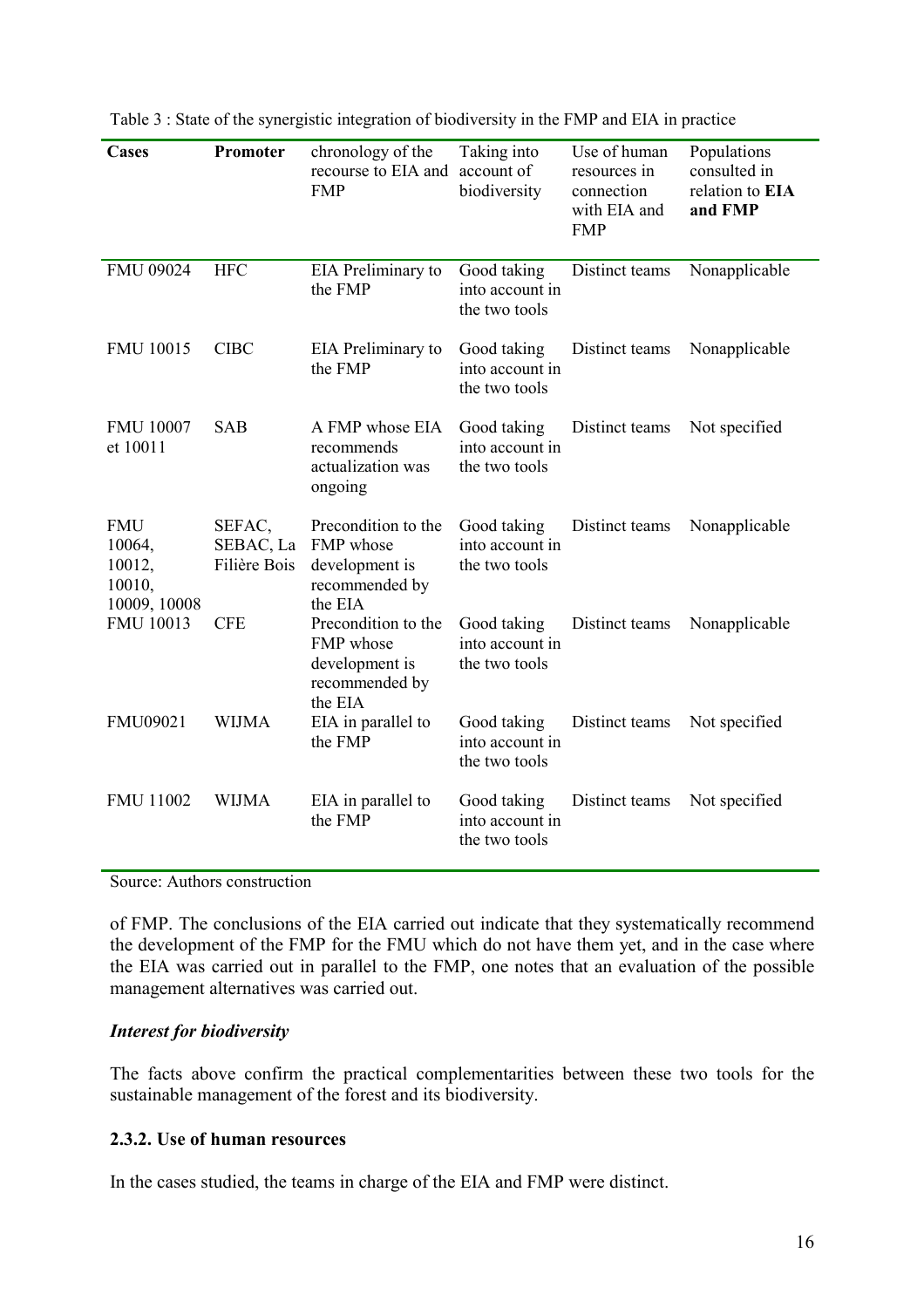### Interest for biodiversity

Generally, it was not clear if there was a strategy put in place for the mutual valorisation of data collected within the framework of FMP and EIA. Let us note however that in the case of Wijma where the EIE were carried out parallel to the FMP, the terms of references referred to the possibility of using the information produced within the framework of FMP.

# 2.3.3. Populations consultation

Certain EIA give the list of the actors and the populations consulted. The socio-economic studies undertaken within the framework of the FMP also implied the populations and other actors.

# Interest for biodiversity

However, it was not specified if there was a strategy to limit and optimise the number of meetings with the groups concerned.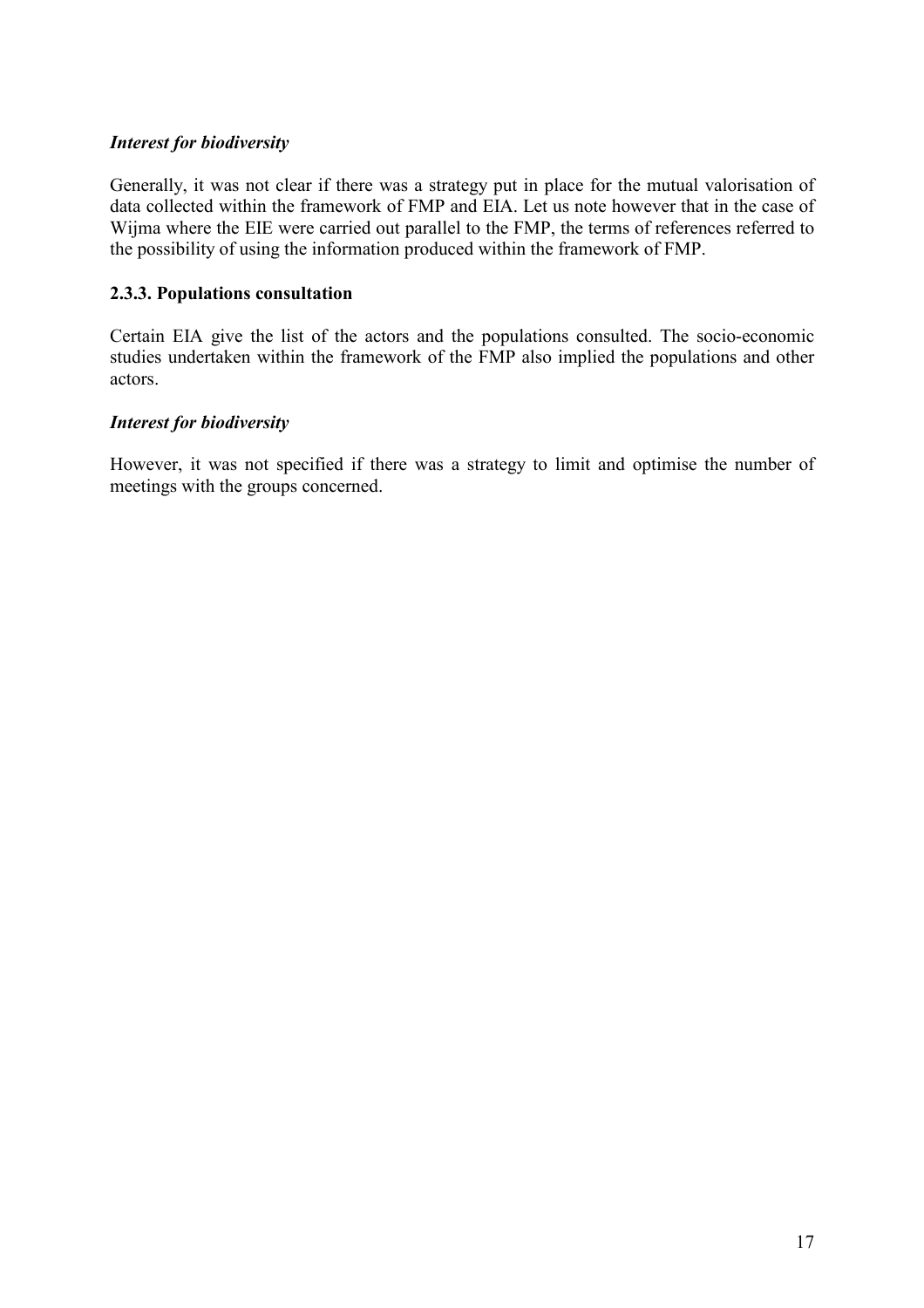# 3. A CONCEPTUAL FRAMEWORK FOR A SYNERGIC INTEGRATION OF BIODIVERSITY IN EIA AND FMP

This proposal schematised here is based on the principle by which the EIA and FMP are carried out in an integrated way which allows for the best integration of biodiversity related aspects by a better interaction between the teams responsible for the conduction of the two tools and a better use of the collected data. The following elements constitute the points of anchoring of the proposal:

- Biodiversity is taken into account during the development of the terms of reference of the EIE and FMP so as to make sure that the determining elements not taken into account in the FMP are integrated during EIA;
- The description of the biophysical and human environment is carried out in a concerted way between the teams in charge of the development of FMP and EIA on the basis of protocol fixing the data necessary to boot tools while holding account of the determining elements for biodiversity;
- The choice of the management suggested rests on an analysis of various management alternatives carried out jointly by the two study teams while holding account of the determining criteria for biodiversity;
- The environmental management plan holds account of the criteria and indicators of sustainable management of biodiversity and applies to the five years management plan and the plan of annual operations;
- The monitoring and follow-up plan worked out within the framework of the EIA integrates the process of revision of FMP while taking into account the elements of biodiversity.

Figure 2 schematises the proposal of an approach of integration of the EIA and FMP which should allow a better coherence between these two tools and a better synergy in the taking into account of biodiversity.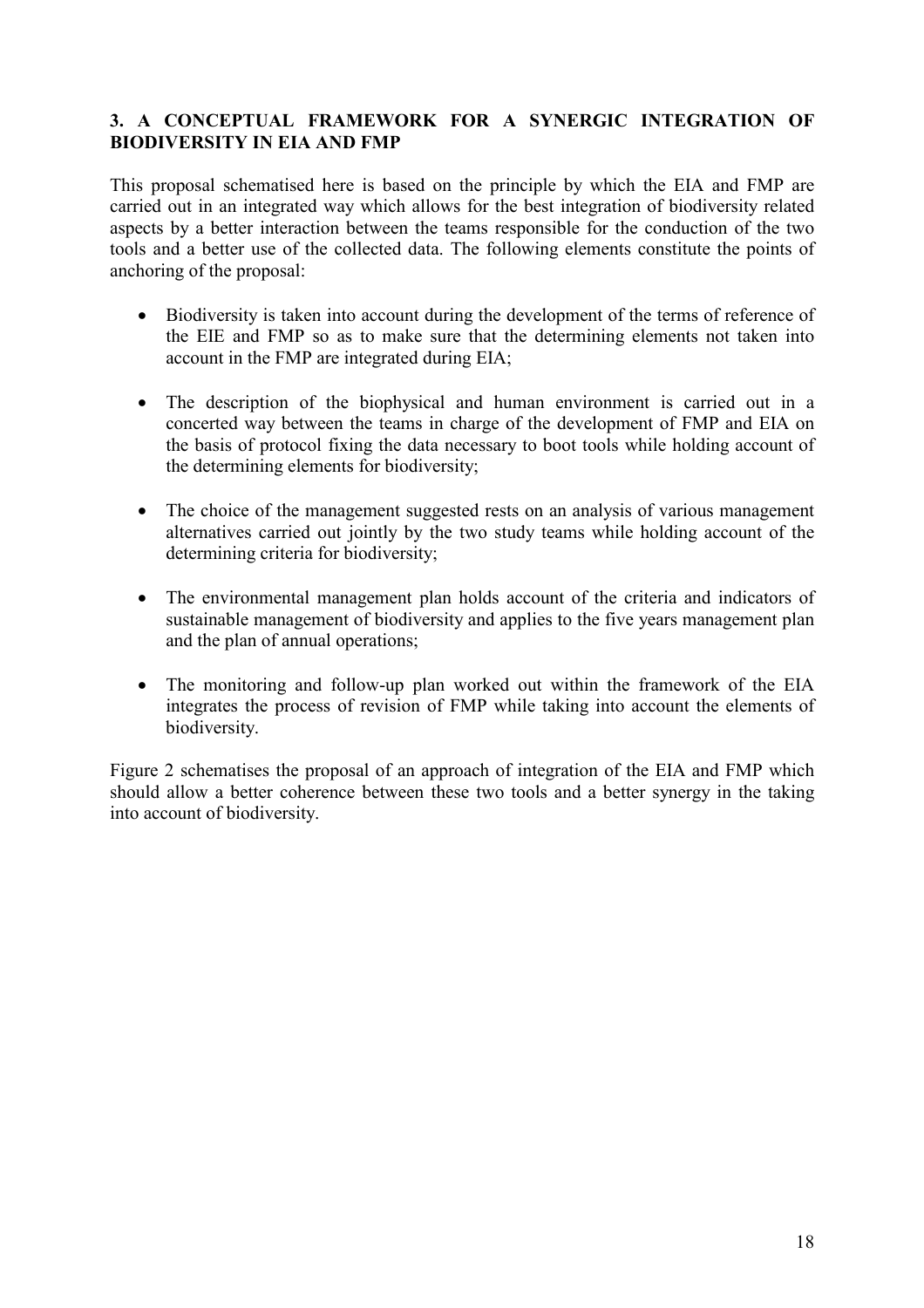

### Figure 1 : synergetic integration of biodiversity in EIA et FMP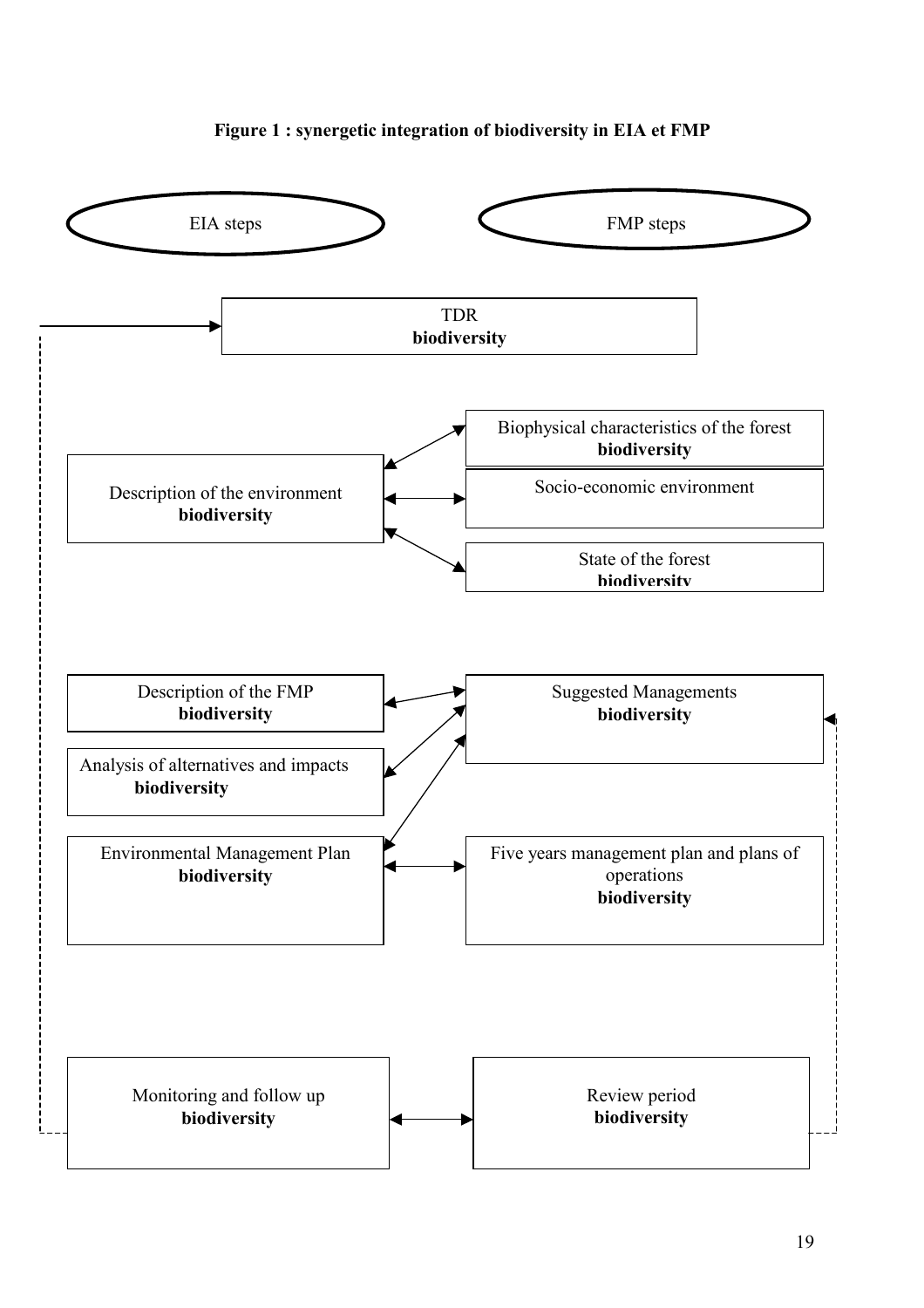## 3.1. Constraints and opportunities relating to the synergistic integration of biodiversity in EIA and FMP

### 3.1.1. Constraints

The major constraints relating to the synergistic integration of biodiversity EIA and FMP return more to interpretation of the object of these tools by the implied actors and to the way in which they can be managed that with the very principle of integration which does not pose a problem if the various fields of complementarities which were released during this study are considered. These constraints are referred to the following points:

### Institutional arrangements

Following the change of government in December 2004, the former Ministry of Environment and Forestry was broken into a Ministry of forests and fauna and a Ministry of Environment and Nature protection. The Department in charge of the conservation of the biodiversity is thus in the Ministry of Environment where as the Department in charge of management of the forests, fauna and protected areas are in the Ministry in charge of the forest and fauna. In theory all the Departments concerned with biodiversity related issues should be involved in the different committees of approval and follow-up of the FMP and EIA, but the current provisions do not allow for that;

### Determination of the time when the EIA should start.

This question had been discussed during a seminar on the integration of environmental concerns in forest exploitation activities. Held in August 2003 at Kribi (Cameroon). It had been retained that the EIA should be done before the signature of final convention in accordance with the forest law. For some, the EIA should be done before the beginning of any exploitation, that is to say even before the signature of the provisional convention or right afterwards. The latter question the three years deadline granted by the legislator to the promoter to present a FMP and EIA because of the possibility for him of profiting from the exploitation to finance these preliminary steps. As much as one can read in the spirit of the legislation, this is due to the will to be practical by finding compromises and give the forest promoters, who are in fact of the subcontractors of the State in forest management, the means of leading the necessary preliminary studies. But this particular provisions raises questions as to its conformity with sustainable management of forests and biodiversity. This is because cases were reported where the promoters use this opening to exploit abusively, thereby endangering biodiversity;

### Technical limitations.

Technically, the determination of the value of biodiversity is not easy. Where as EIA should as much as possible make a sensitivity analysis regarding the various impacts on biodiversity of management options proposed. This implies that it should be possible to value the weight, including the economic one, of biodiversity;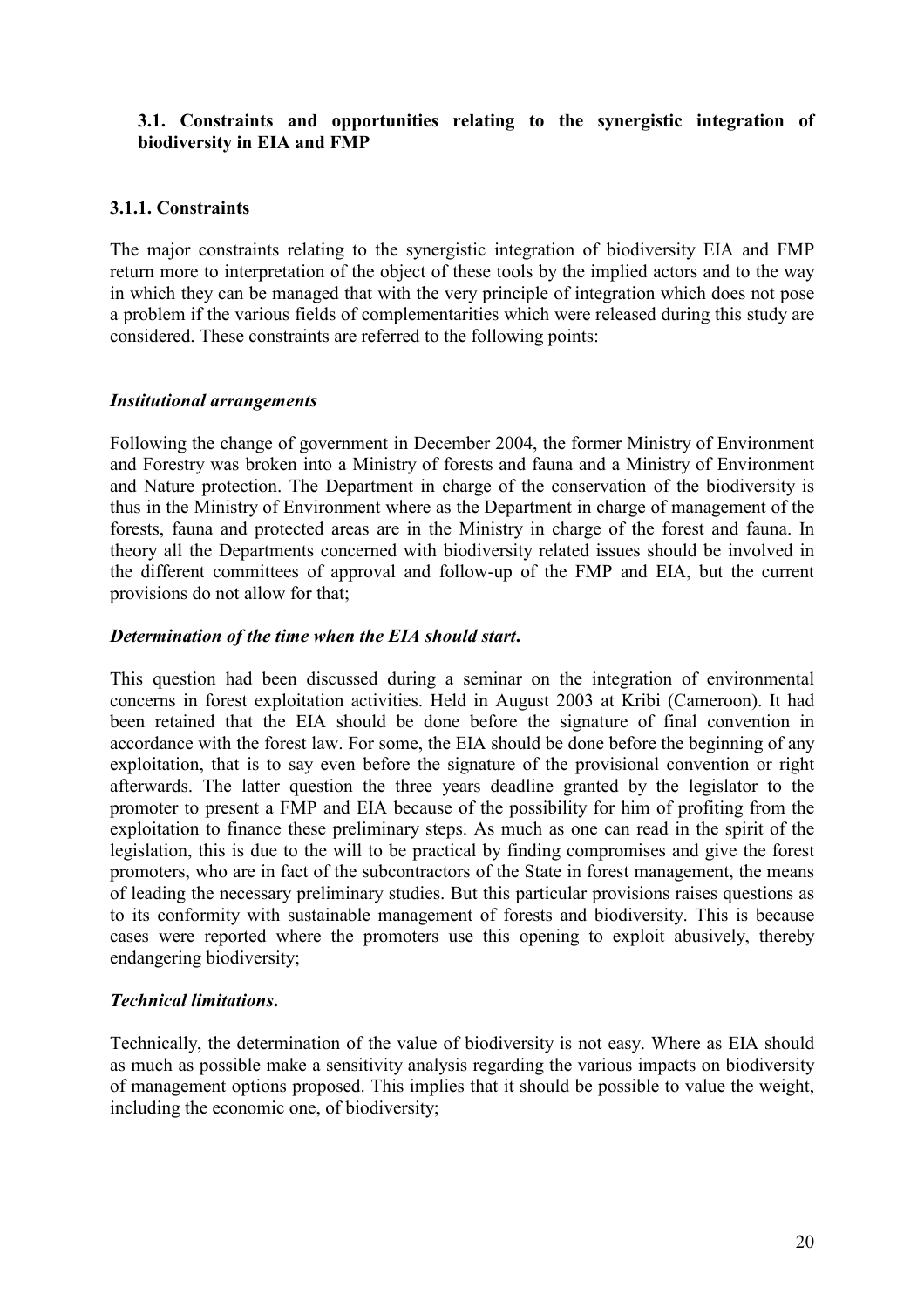### Insufficiency and poor organization of the expertise and human resources

The technical capacity of the forest administration and the qualification of local consulting firms for the realization of these studies are often failing, which for example led the most important forestry firms to create in-house sustainable management departments or to pass conventions with international consulting firms. On the 39 FMP submitted until 2005, 22 had been approved and 17 rejected. This led to the conclusion that much remains to be done particularly in terms of capacity building at all the levels.

### Limitations to public participation

Other constraints are related to the absence of a known validated technical EIA guidelines applicable to FMP, the difficult access of the public to the EIA and FMP. NGO also complain about the lack of incentive measures to the public participation. This is even more important as these consultations tend to multiply because of the lack of coordination between the various sustainable forest management tools as shown above in the case for EIA and FMP.

### 3.1.2. Opportunities

With respect to the opportunities to the synergistic integration of biodiversity in the EIA and FMP, one could raise the following points:

- The two tools contribute to the sustainable management of the forest including the biodiversity which it conceals;
- The two tools all are financially supported by the promoters who showed their interest in setting synergy between the approaches which is likely to involve a lightening of the costs and procedures;
- The populations express their impatience vis-a-vis the multiple consultations which encroach on their activities and do not result in concrete actions. The evocation of biodiversity related stakes during these multiple talks ends up aggravating and giving the impression that the latter is more important than their search of survival;
- The FMP is prerequisite to the exploitation and envisages the taking into account of biodiversity. Its elaboration thus offers a good base for the concerted planning of measurements relative to biodiversity enhancement. In particular, the submission of FMP to EIA is an opportunity of making EIA fully play its role of preventive tool and of accompaniment of the design of a design which integrates the concern of biodiversity;
- Dialogue between the Ministry in charge of forest management and that of environmental management is underway and already leads to the development of environmental clauses applicable to forest projects on the basis of standards of intervention in forest medium. These clauses integrate the aspects of biodiversity;
- The decree fixing the conditions of realization of EIA envisages a joint follow-up of projects subjected to EIA by the ministry responsible for the environment and that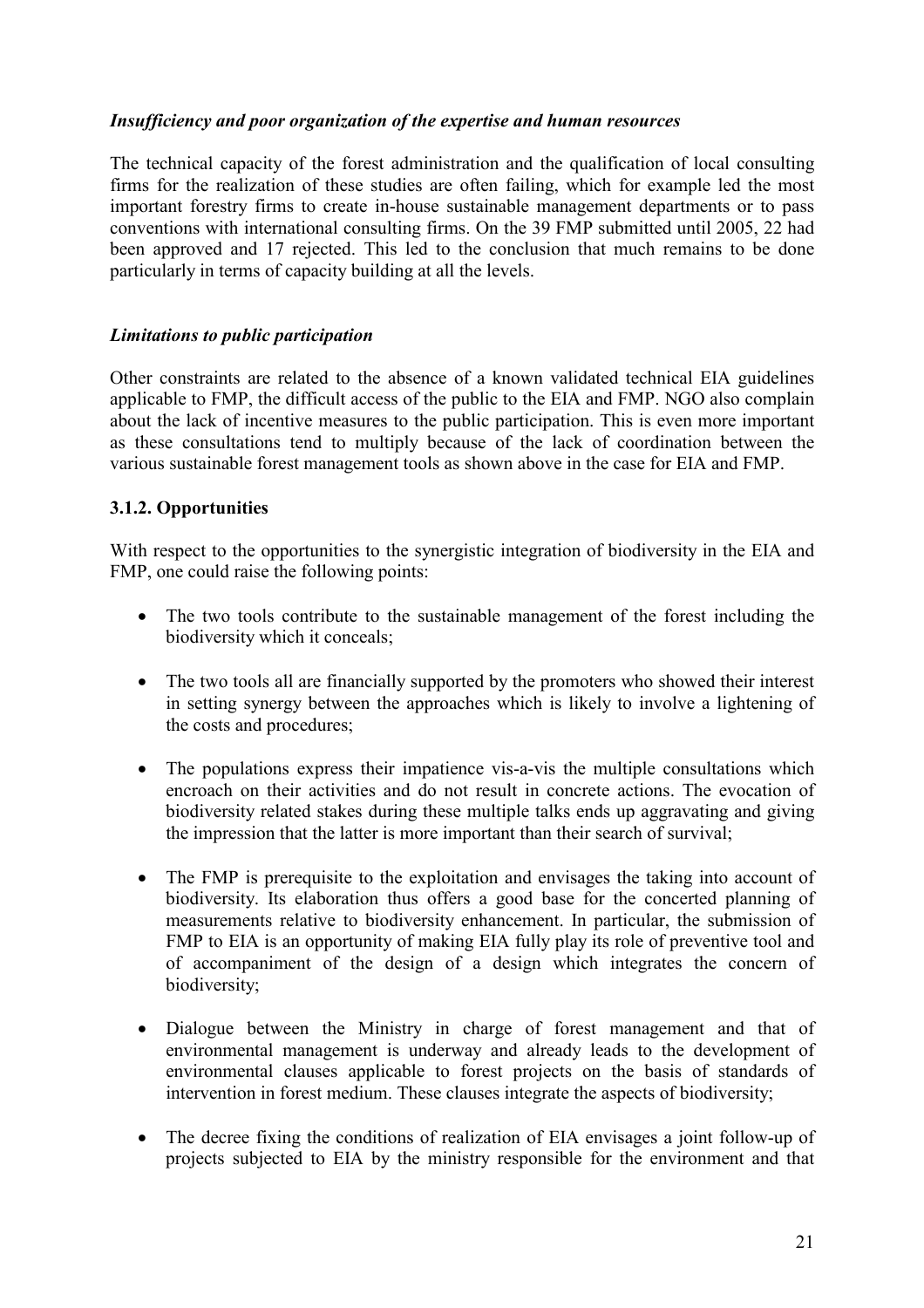responsible for forests management that could enhance the cross check of the proper integration of biodiversity related aspects;

• The general composition of the teams that carried out the cases studied include forest management designers having an environmental background, Civil or industrial engineers having a good knowledge in environmental issues if infrastructures or the factories are implied and socioeconomists. The teams could be reinforced with the inclusion of an ecologist for the improvement of the collection and analysis of information that is useful for the proper integration of biodiversity enhancement considerations in both EIA and FMP.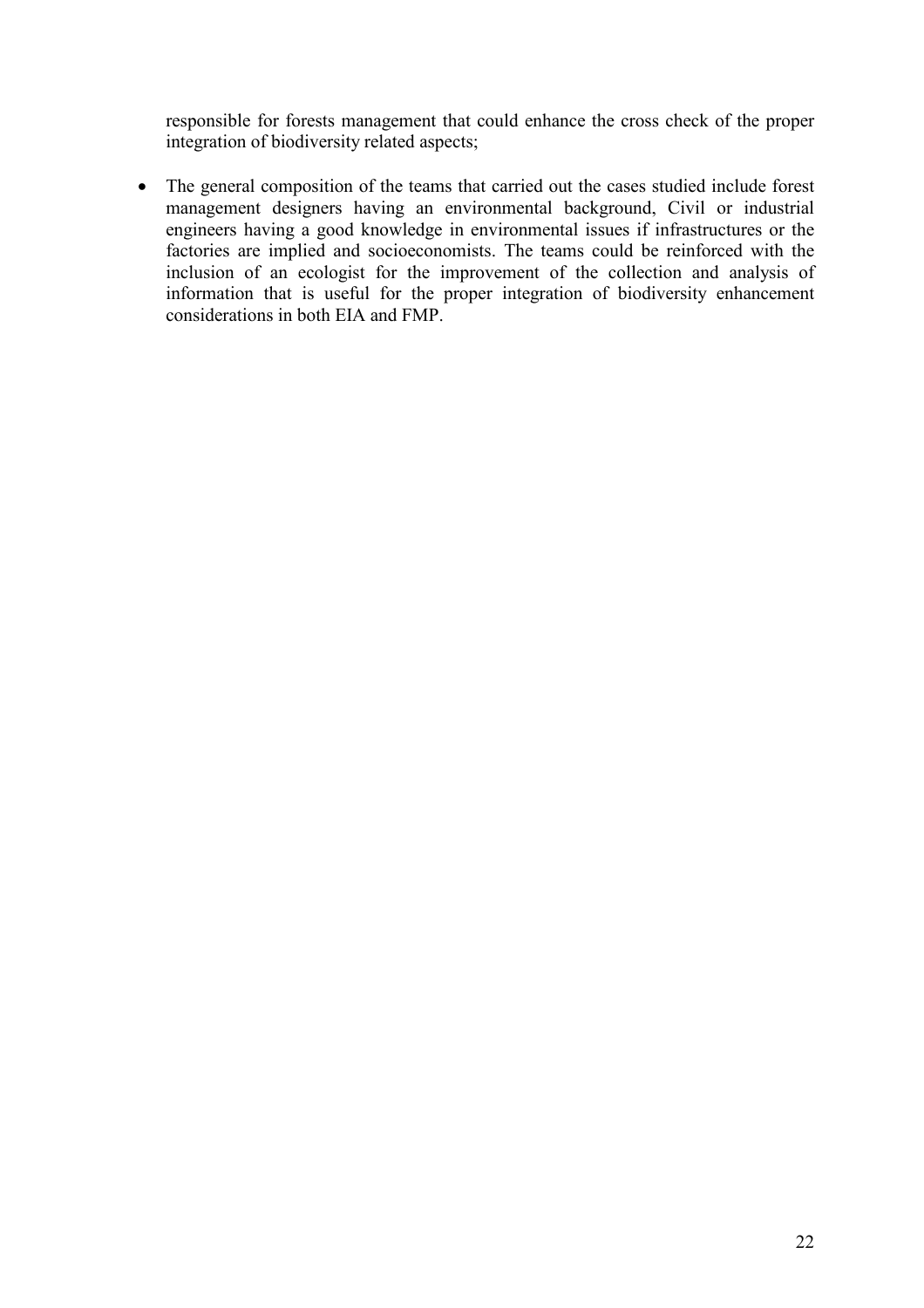### 4. CONCLUSION AND RECOMMENDATIONS

EIA is a preventive tool which expresses its full potential when it accompanies the design of a project. It must be integrated into the existing processes of planning and approval, so as to minimize distortions to be caused with normative and organisational arrangements in place and to maximize its effectiveness. These principles were used as a basis for the present reflexion on the improvement of synergy between EIA and FMP for sustainable management of the forest biodiversity. Indeed, these tools although convergent with the same objective of sustainable management of the forests and its biodiversity are conducted in a nearly independent way, without taking advantage of possible synergies between them. Although concerning Central African region, this study is based especially on the results of a pilot analysis carried out to Cameroon. An approach of EIA and FMP which optimises the complementarities existing between these two tools as regards sustainable management of biodiversity was proposed.

An analysis of the coherence of the integration of biodiversity by EIA and FMP from the normative, organisational and practical standpoint confirms the existence of complementarities which justify the relevance of such a proposal. Constraints and opportunities related to the implementation of the proposal were identified. One of the areas where this proposal could be implemented is the concerted development of the sectoral directives for EIA of FMP of FMU in central Africa. This approach will be appropriate with the efforts of harmonizing the environmental and forest policies in progress in the Congo Basin. However, given that this study builds very much on the analysis in one country, it would be necessary to take into consideration the fact that certain constraints and opportunities will be specific to given contexts. In this light, each country will require specific adjustments that reflect its social, economic, political and cultural situation..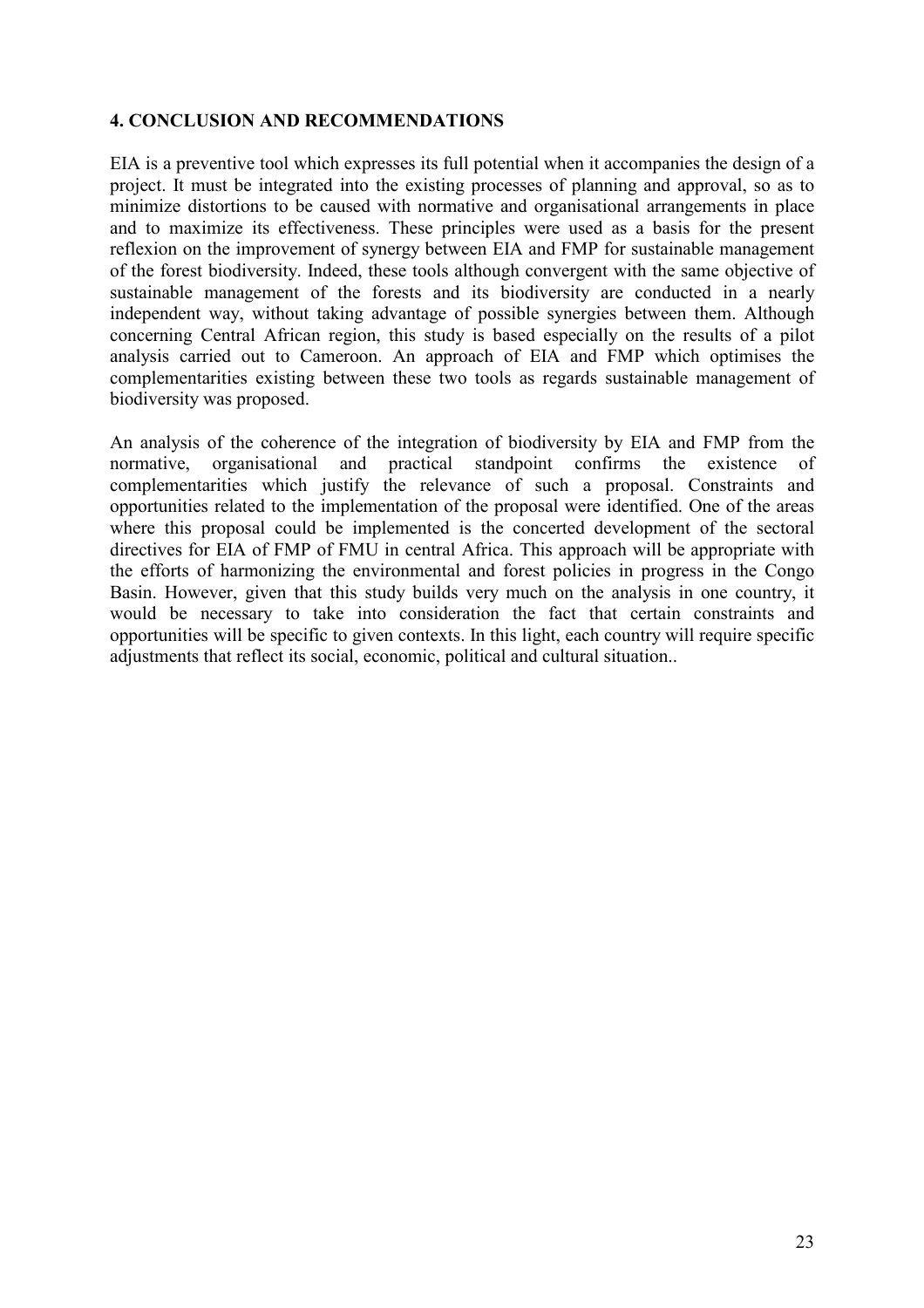#### References

- Abaza, H., Bisset, R. et Sadler B. 2004. Environmental Impact Assessment and Strategic Environmental Assessment: Towards an Integrated Approach.
- ADIE-PRGIE 2002. Atelier de haut niveau sur l'évaluation environnementale en Afrique centrale. Quelle démarche de réalisation des Études d'impacts sur l'environnement en Afrique centrale. Yaoundé Cameroun 28-29 novembre 2002, 36 p.
- André, P., Delisle, C.E. et Revéret, J.P. 2004. L'évaluation des impacts sur l'environnement. Processus, acteurs et pratique. Deuxième édition. Presses internationales Polytechnique, Montréal, 519 p.
- Association Centrafricaine des Professionnels en Evaluation Environnementale 2006: Situation de quelques outils de gestion durable de la foret exemple de la république centrafricaine. ACAPEE, RCA.
- Association Nationale pour l'Evaluation Environnementale 2006 : Forces, faiblesses et opportunités des études d'impact environnemental et plan d'aménagement forestier en République Démocratique du Congo. ANEE, RDC.
- Bitondo, D. 2000. Environmental Assessment in Cameroon: State of the Art. Impact Assessment and Project Appraisal 18(1) :33-42.
- Cellule de coordination du PNGE 1996. Plan national de gestion de l'environnement. Volume I Rapport principal. Ministère de l'Environnement et des Forêts, République du Cameroun, 53 p.
- Colotte, P., Mengue M. C., Binga, H. et Bitondo, D. 1999. Inventaires des besoins et applications des législations gabonaises en matière d'étude d'impact environnemental. PFE, PRGIE, Libreville, Gabon, 71 p.
- Languy, M. 2001. Étude complémentaire d'impact sur l'environnement relative à l'exploitation de l'UFA 09-024. JMN Consultant et Tecsult, Étude déposée au Ministère de l'Environnement et des Forêts du Cameroun par la Forestière de Campo. Yaoundé, 73 p.
- Lapuyade, S., Djomo, L., Nkotto, N. H. Ndjodo, T. et Nwel, T. P. 2000. Étude d'impact social et environnemental de l'exploitation forestière dans la concession de la compagnie forestière du Cameroun (C.F.C.) province de l'Est – Cameroun.
- Lescuyer, G. Bitondo, D. 2004. L'évaluation des impacts environnementaux comme outil d'aménagement de la forêt tropicale. Une expérience au sud-Cameroun. Revue africaine d'évaluation et de gestion environnementales. 8 :53-73.
- Ministère de l'environnement et des forêts 2003. Séminaire sur « La prise en compte des préoccupations environnementales dans les activités d'exploitation des ressources forestières ». (Kribi, 6, 7 et 8 août 2003). Rapport général. 134 p. MINEF, Yaoundé, Cameroun.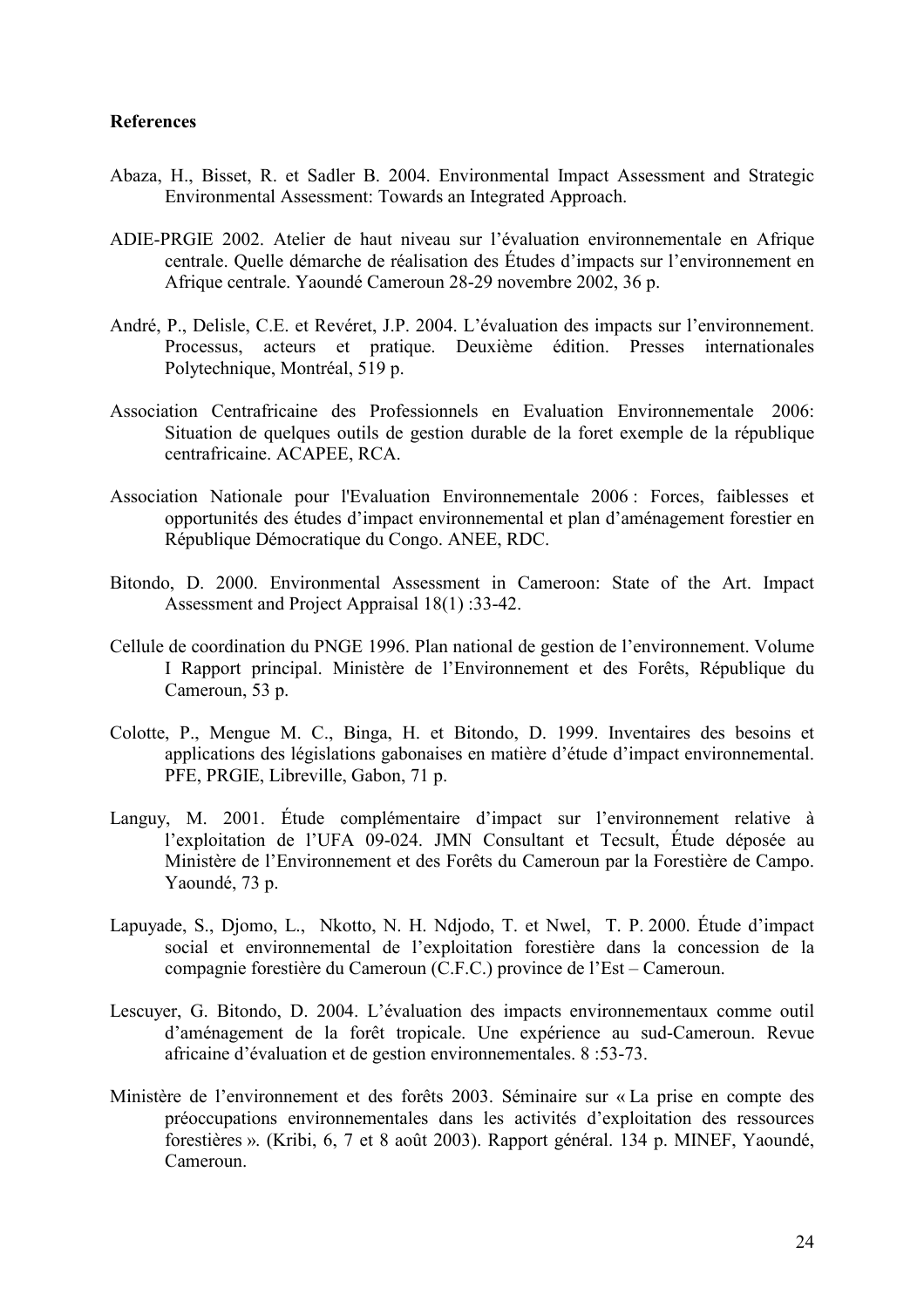- Ministère de l'environnement et des forêts Secrétariat permanent à l'environnement 2004. Compte rendu de la Réunion de relecture du projet de décret fixant les modalités de réalisation des études d'impacts environnemental.
- Ministère des Forêts et de la Faune 2005. Principes, critères et indicateurs (PCI) de gestion durable des forêts au Cameroun. MINFOF, OAB/OIBT.
- Poulin Thériault Inc. 1998. Évaluation des impacts environnementaux en milieu forestier. Tome 1 à 4, Gestion durable des forêts camerounaises, ACDI, République du cameroun.
- Présidence de la république. Décret n° 2004/320 du 8 décembre 2004 portant organisation du gouvernement
- République du Cameroun 1994. Loi n° 94/001 du 05 janvier 1994 portant régime des forêts, de la faune et de la pêche.
- République du Cameroun 1995. Décret n°95/531/PM du 23 août 1995 fixant les modalités d'application du régime des forêts.
- République du Cameroun 1995. Décret n°95/466/PM du 20 juillet 1995 fixant les modalités d'application du régime de la faune.
- République du Cameroun 1996. Loi n° 96/12 du 05 août 1996 portant loi cadre relative à la gestion de l'environnement.
- République du Cameroun 2001. Arrêté n° 0222/A/MINEF du 25 mai 2001 fixant les procédures d'élaboration, d'approbation, de suivi et de contrôle des plans d'aménagement des forêts de production du domaine forestier permanent du Cameroun
- République du Cameroun 2002. Décret n° 2001/718/PM du 03 septembre 2001 portant organisation et fonctionnement du Comité interministériel de l'environnement.
- République du Cameroun 2003. Document de stratégie de réduction de la pauvreté. 245 p.
- République du Cameroun 2005. Décret n° 2005/0577/PM du 23 février 2005. Fixant les modalités de réalisation des études d'impact environnemental
- République du Cameroun 2005. Arrêté n° 0069/MINEP du 08 mars 2005 fixant les différentes catégories d'opérations dont la réalisation est soumise à une étude d'impact environnemental
- Rivain, S. et Eba'a A. R. 2002. Étude sectorielle des impacts sociaux et environnementaux du programme sectorielle forêts et environnement. État des lieux du secteur forestier et étude d'impact de l'activité forestière. . Ministère de l'Environnement et des Forêts, République du Cameroun, 97 p.